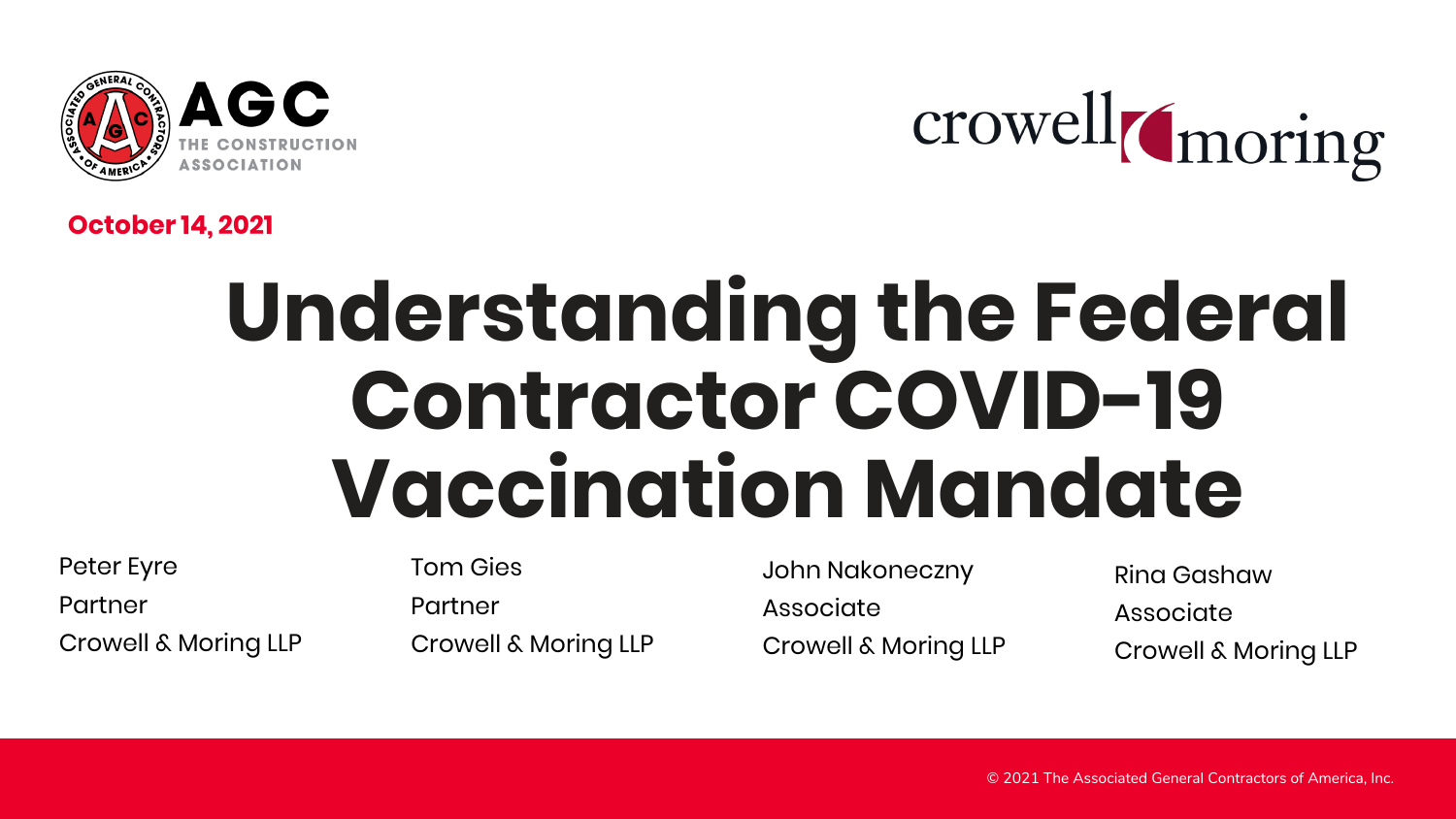## **Thank You to Our Sponsor**





**<https://constructionadvocacyfund.agc.org/>**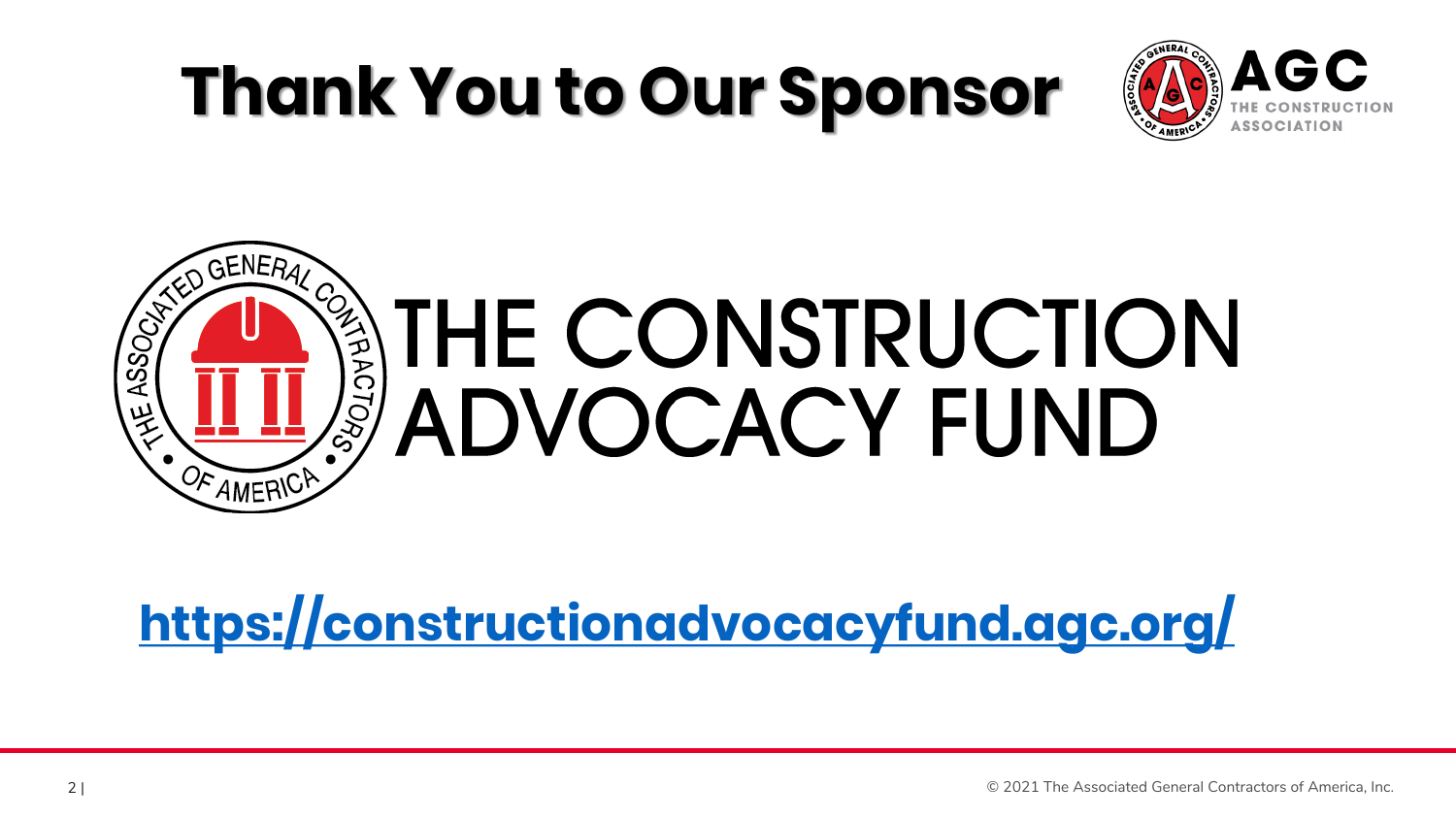# **Agenda**

- Background
- Which Contracts are Covered?
- Contract Issues & Safeguarding Your Rights
- Which Employees are Covered?
- Other Requirements Under the Guidance
- Employer Policies & EEO Issues
- What is AGC of America Doing to Advocate for the Construction Industry?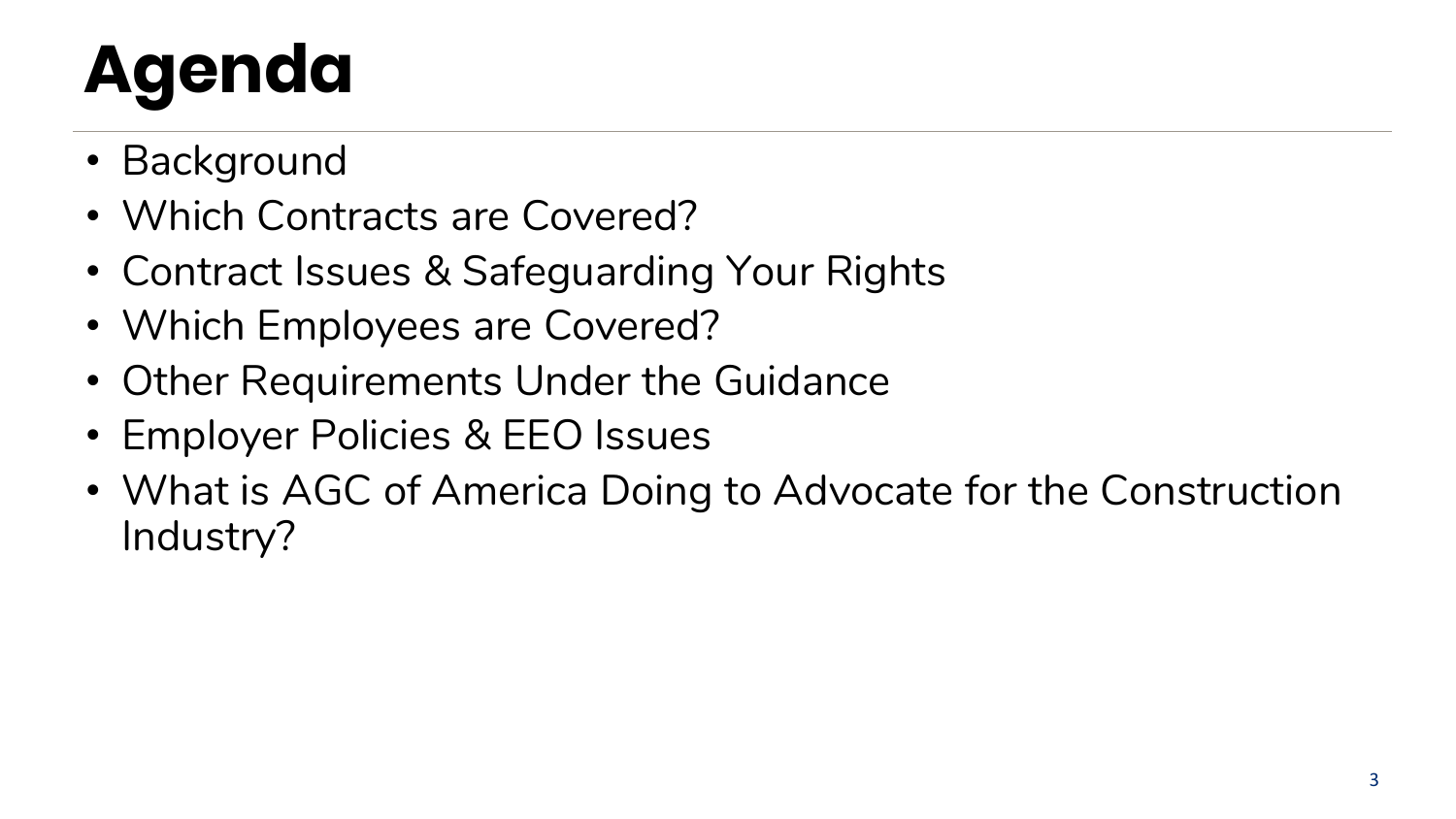

## **Background**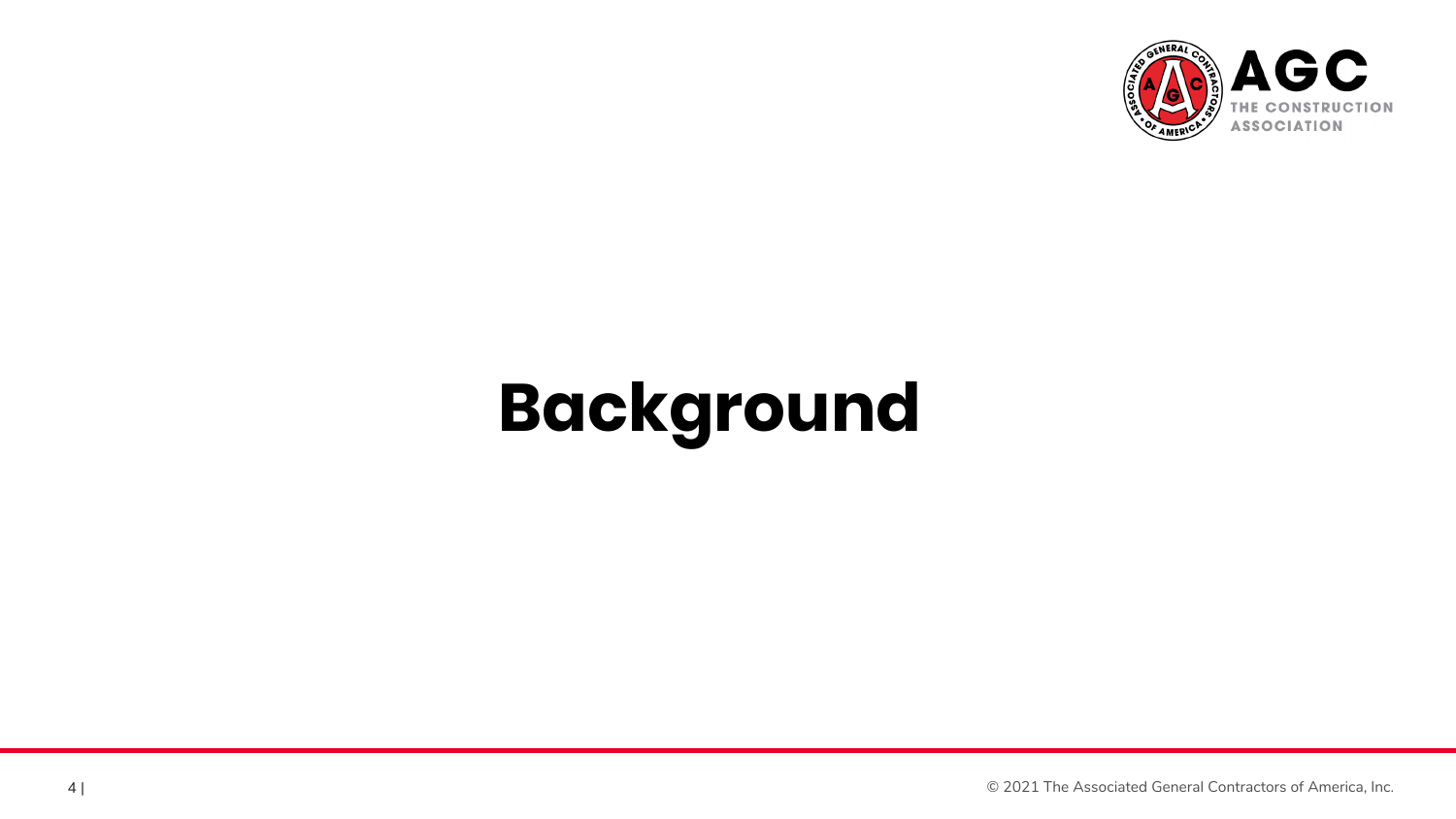### **The Landscape**

#### **How We Got Here and Where We Are To-Date**

- January 20: Safer Federal Workforce Task Force ("Task Force") established (Inauguration Day)
- September 9: E.O. 14042 on Ensuring Adequate COVID Safety Protocols for Federal Contractors issued
- September 24: Task Force Guidance issued
- September 30: Federal Acquisition Regulation ("FAR") Council establishes contract clause to be inserted into FAR contracts; GSA issues Class Deviation with FAR clause
- October 1: DoD, VA, DHS, NASA, and DOE issues Class Deviation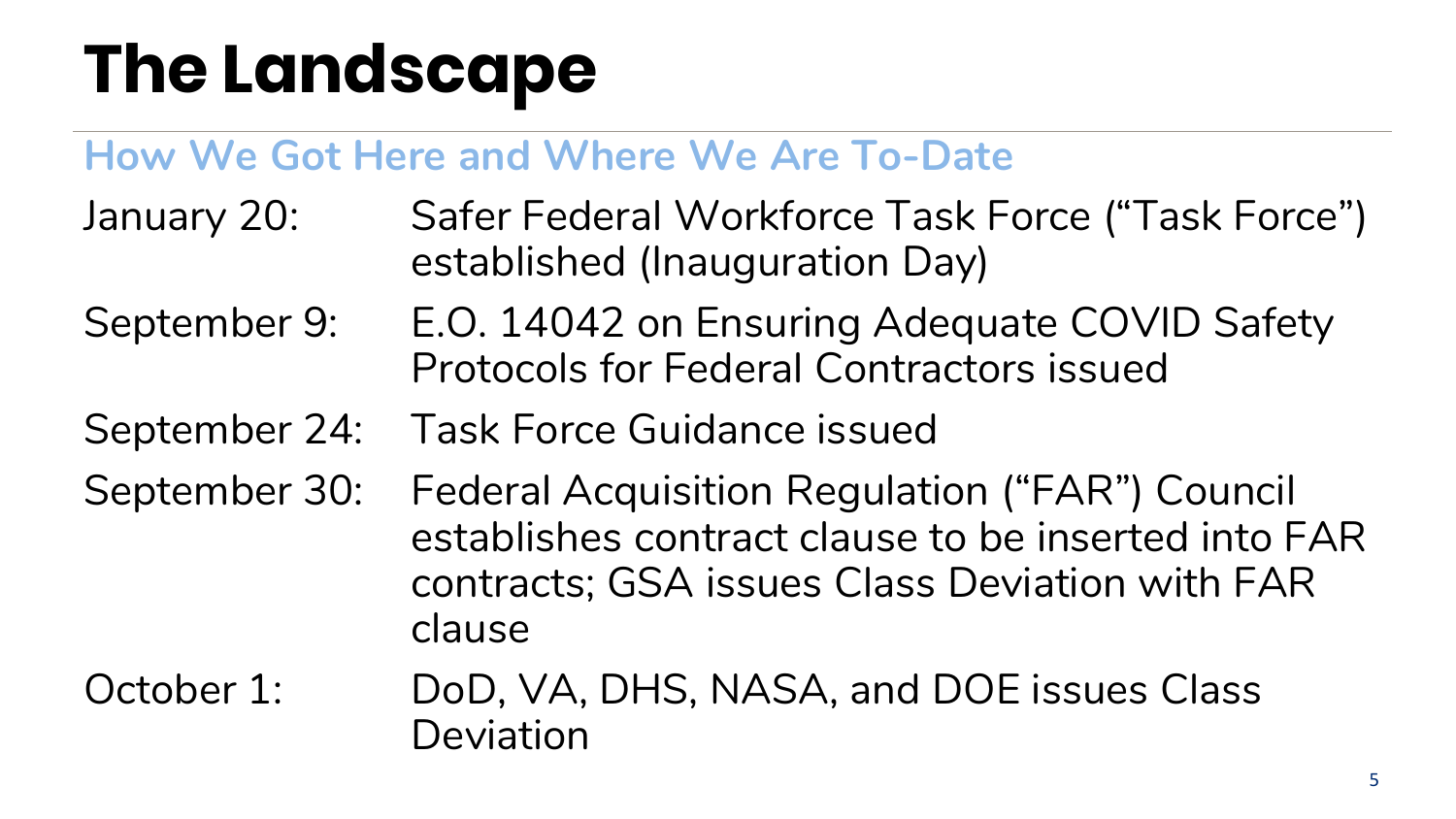## **Executive Order 14042**

#### **Basic Provisions**

- Requires incorporation of a contract clause mandating compliance with Safer Federal Workforce Task Force Guidance into certain contracts and "contract-like instruments" (broadly defined)
- Clause will apply to:
	- New contracts and contract-like instruments, new solicitations, and existing contracts under certain circumstances
	- Expressly states the types of contracts and contract-like instruments that are covered vs. excluded
	- Covers employees "working on or in connection with a Federal Government contract or contract-like instrument"
	- Extends to employees at "any covered workplace locations"
	- Flow-down requirement for subcontracts, at any tier, subject to exceptions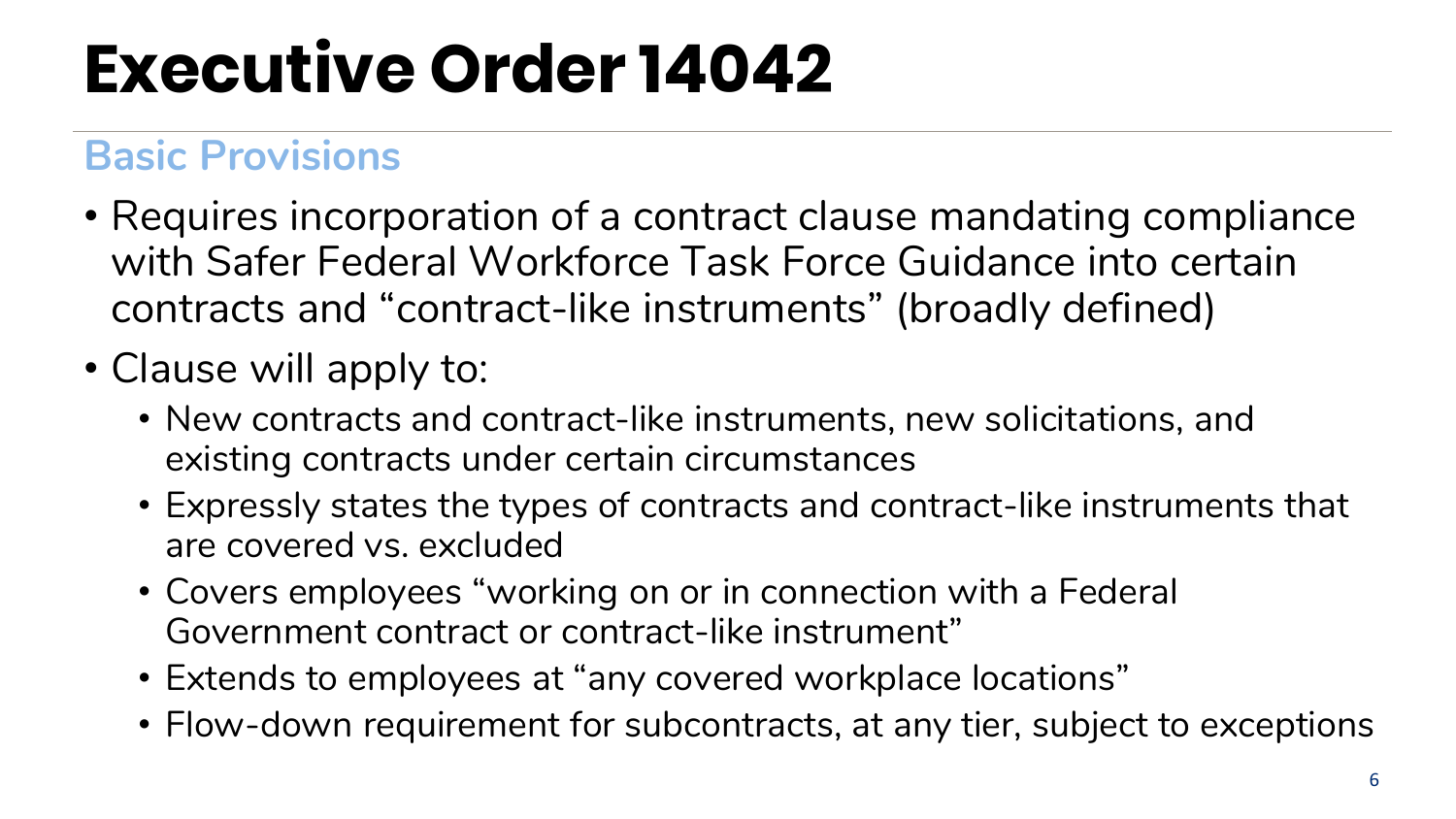### **Safer Federal Workforce Task Force Guidance**

### **Basic Provisions**

- Requires:
	- Vaccination of covered contractor employees (subject to religious/medical exemption) by December  $8<sup>th</sup>$  or by the  $1<sup>st</sup>$  date of period of performance
		- Fully vaccinated = two weeks after final dose
		- No testing option
		- No end date identified
	- Designation of coordinator(s) for COVID-19 workplace safety efforts
		- Must actually review employee's proof of vaccination
	- Compliance with other safety requirements that extend to covered employees and visitors
		- Masking and physical distancing still required under certain circumstances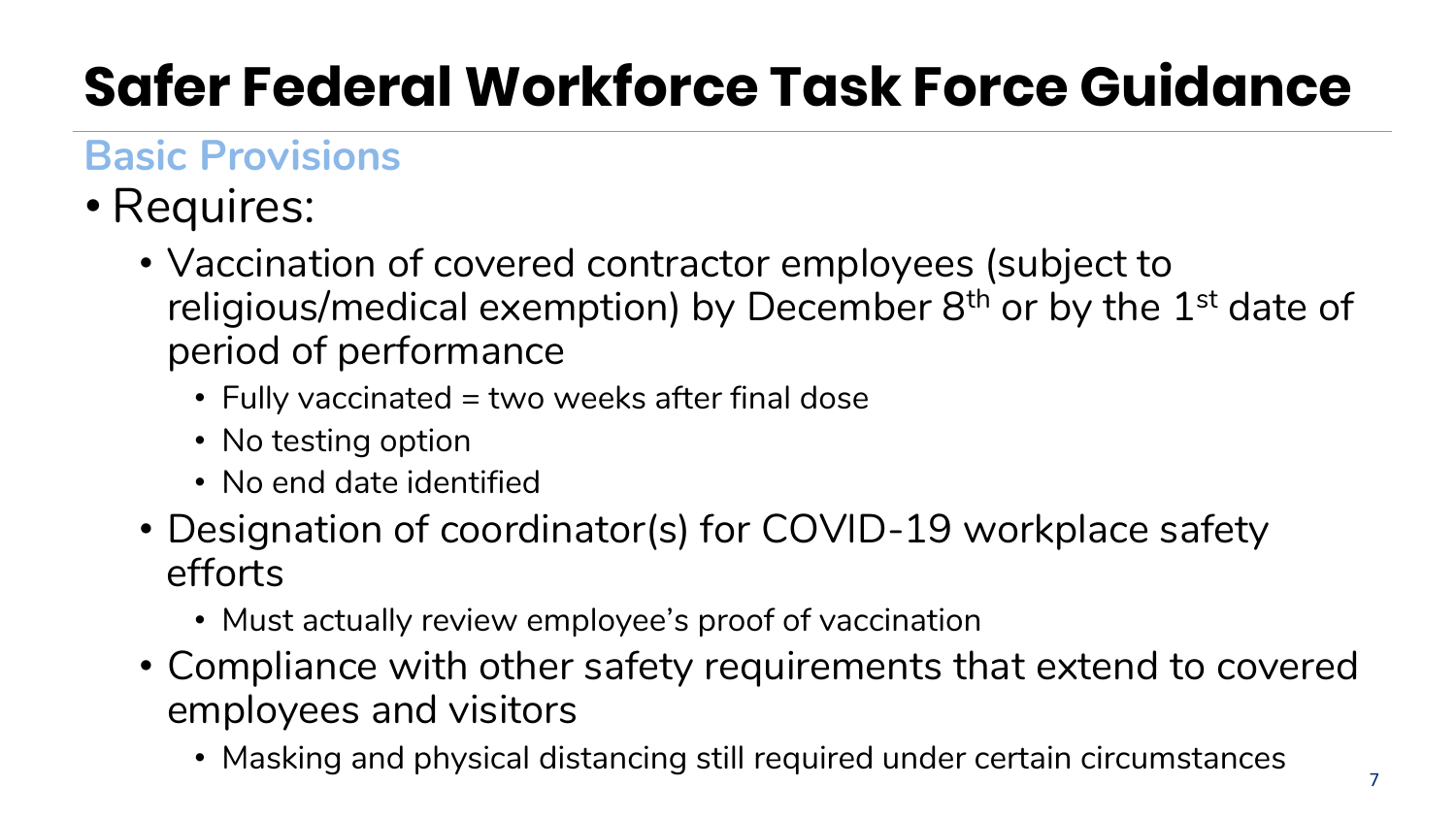## **What Do the New Clauses Require?**

#### **FAR 52.223-99/ DFARS 252.223-7999**

- Contractor must comply with:
	- E.O. 14042
	- Task Force Guidance, dated September 24, plus any future guidance issued on Task Force's website
- Contractors must flow-down the clauses to subcontractors, at alltiers, subject to exceptions
- Agencies are issuing class deviations with instructions to contracting officers on how to implement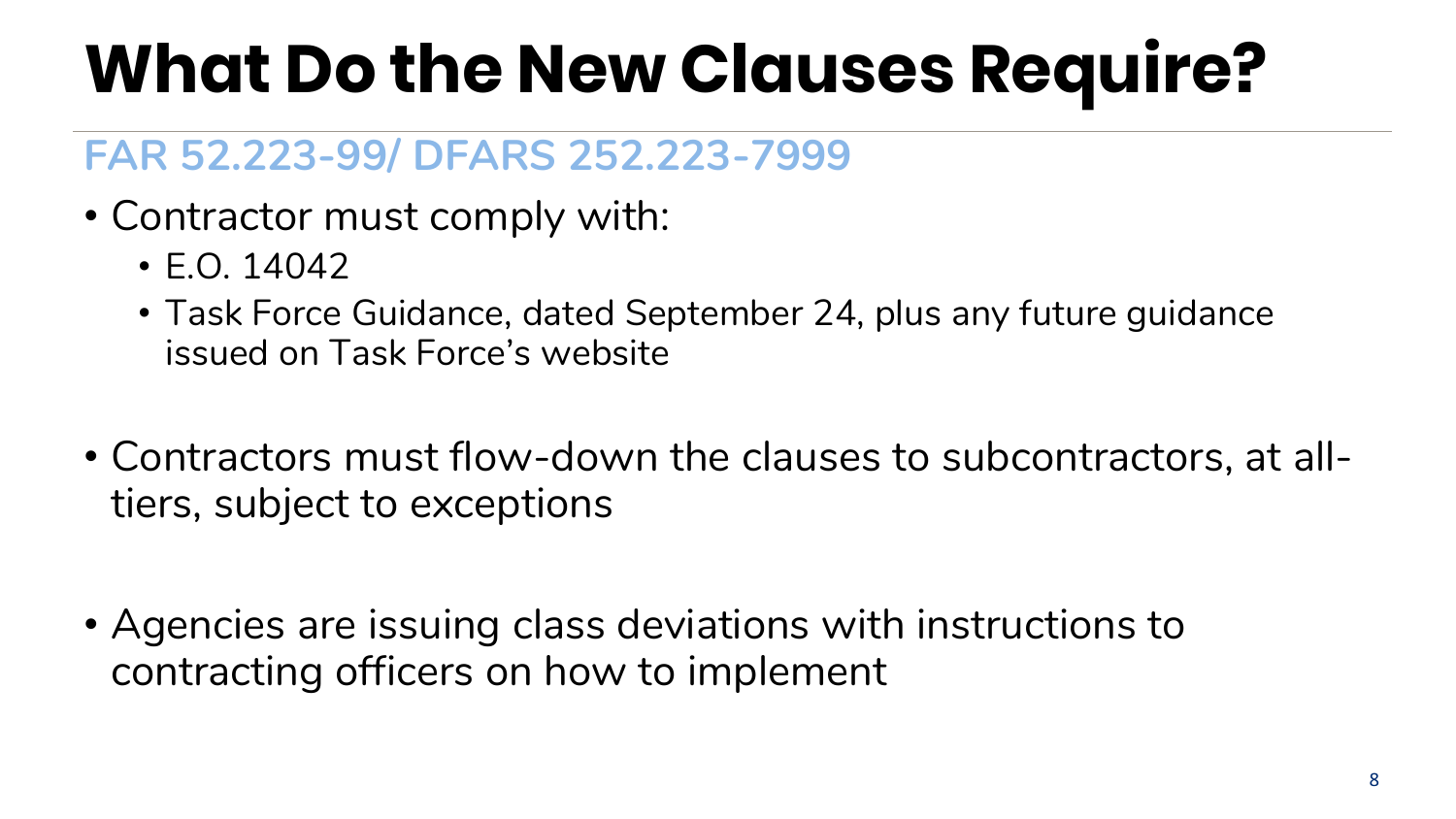

### **Which Contracts Are Covered?**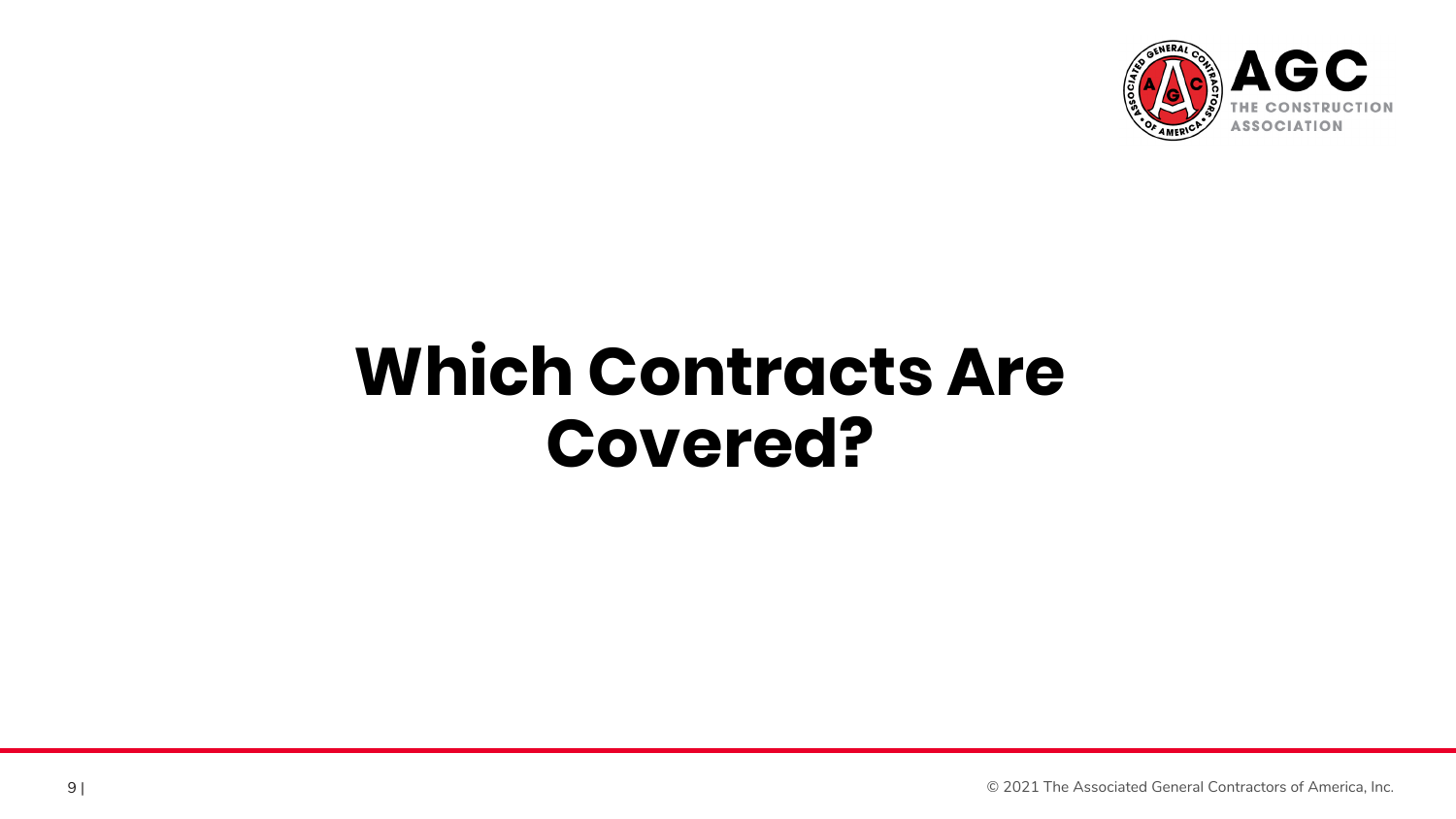## **Which Contracts Are "Covered"?**

#### **E.O. 14042's Scope**

- A contract/subcontract is "covered" if/when it incorporates the clause at either FAR 52.223-99 or DFARS 252.223-7999
- Incorporation is mandatory for:
	- New solicitations and contracts for **services**, including construction, (among others) awarded after **November 14, 2021**
	- Existing contracts for **services** that have an option exercised or are extended/renewed after **October 15, 2021**
- Incorporation is discretionary for:
	- Existing contracts for **services** and **products**, but "strongly encouraged"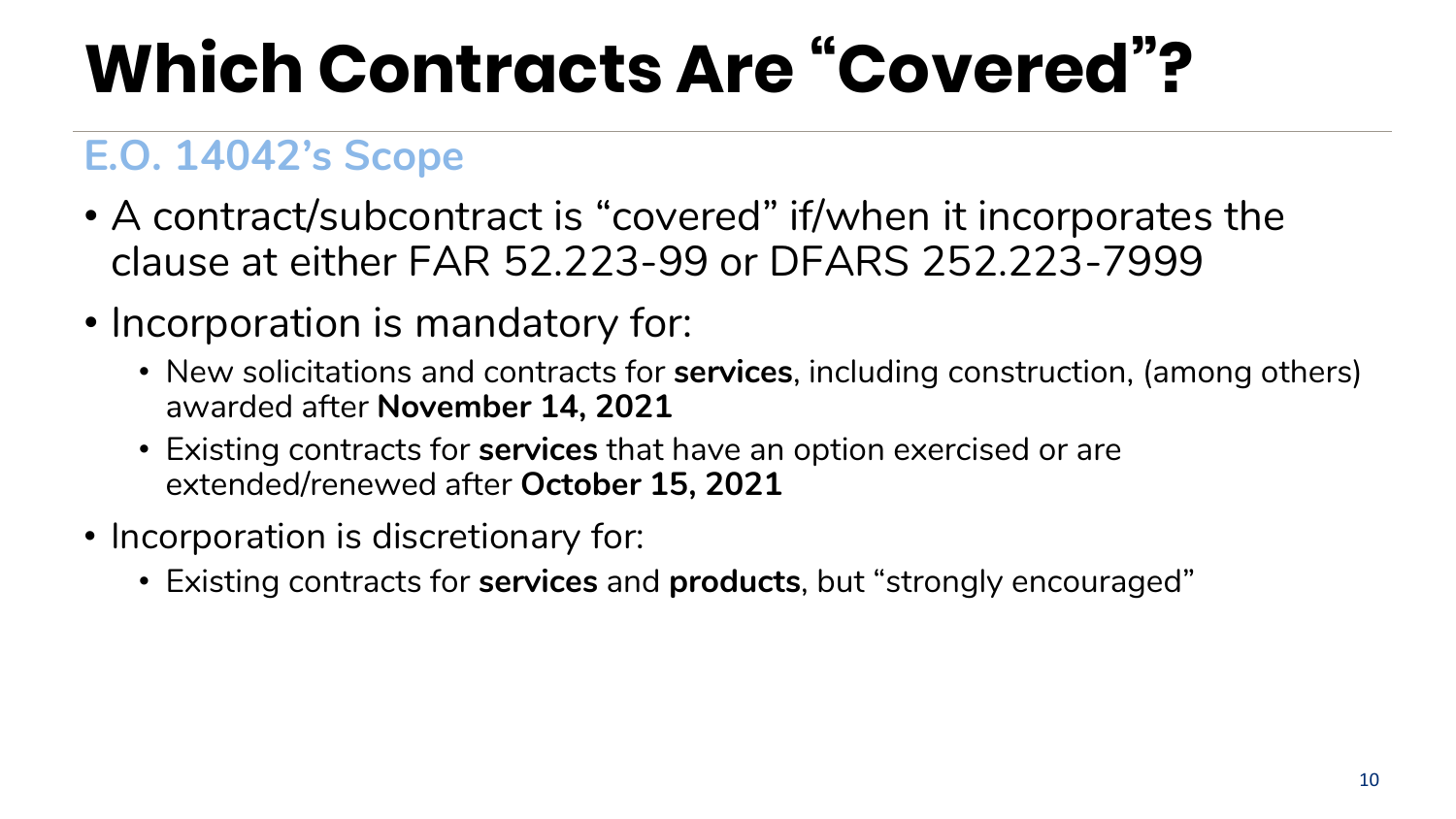### **Are There Any Exceptions to Incorporation?**

#### **E.O. 14042, Section 5(b) Exceptions**

- Excluded Arrangements (*i.e.*, "shall not apply"):
	- *Subcontracts* "solely for provision of products" (*e.g.*, Commercial Off-the-Shelf Item suppliers)
	- Contracts/subcontracts below the Simplified Acquisition Threshold ("SAT") of \$250,000
		- Total value includes options
	- Employees that work outside of the U.S. and its outlying areas, as defined in FAR 2.101
	- Grants
	- Contracts with Indian Tribes under the Indian Self-Determination and Education Assistance Act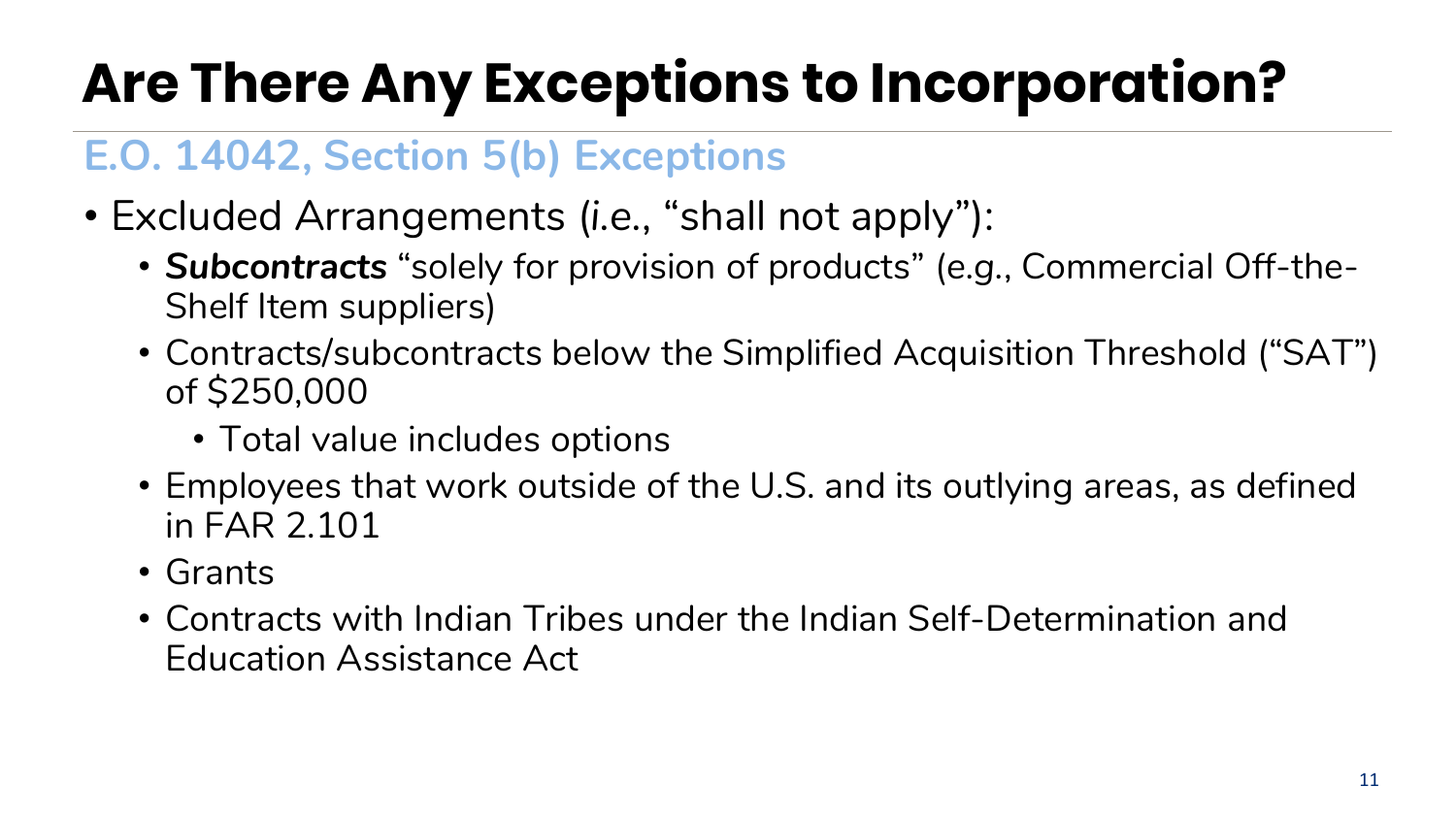### **Davis-Bacon Act Considerations**

- Exclusion of *grant-funded / federal-aid* construction contracts, even when they are subject to the DBA prevailing wage requirements
- Contracts or contract-like instruments with federal government that are subject to the DBA prevailing wage requirements are covered contracts (including subcontracts under such federal contracts)
- Check the language in your contract for references to grants from federal agencies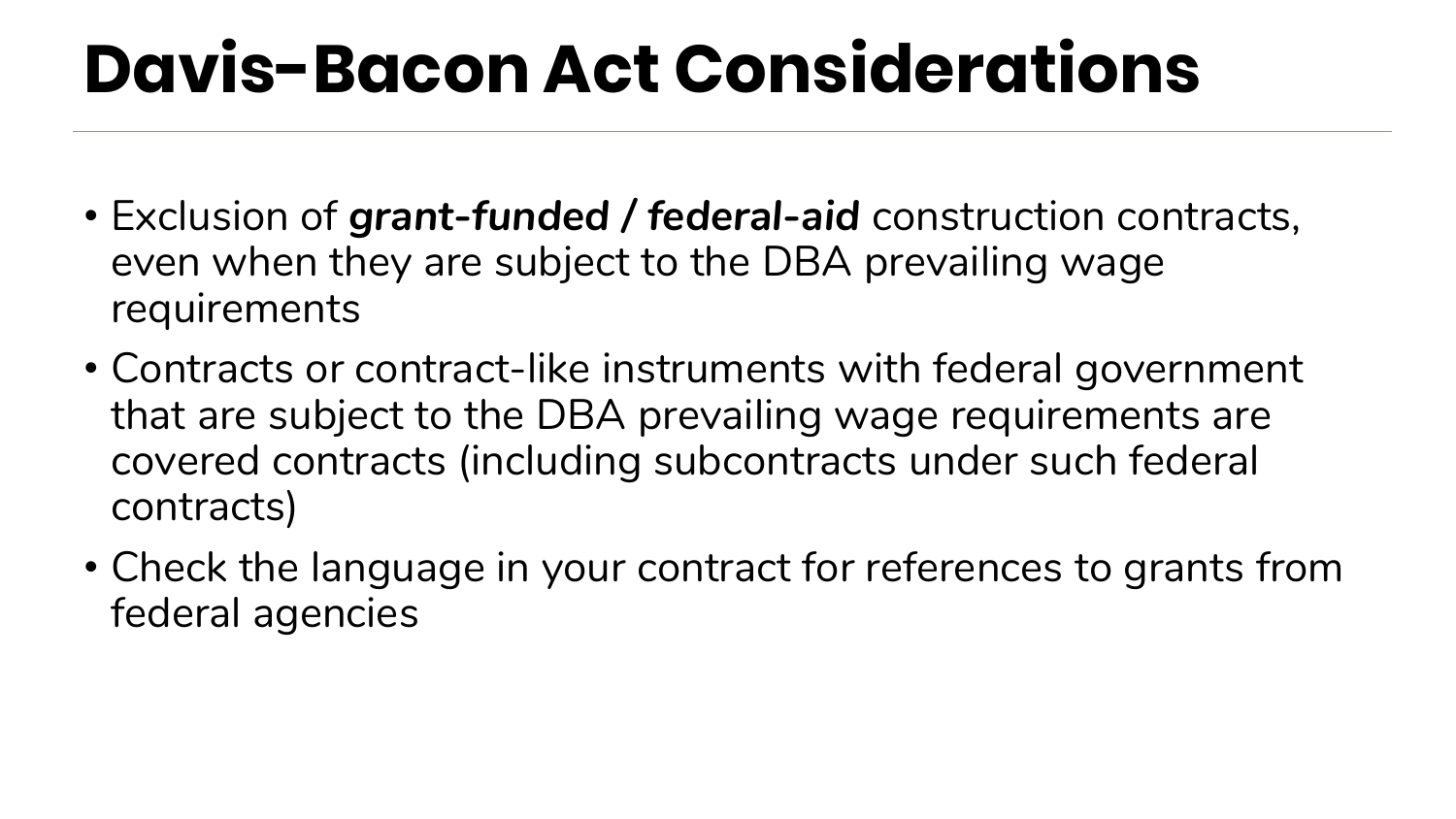## **How Are the Clauses Flowed-Down?**

#### **Flow-Down Framework**

- Covered prime contractors and subcontractors are required to flow-down the clause to all subcontractors, at any tier, subject to exceptions
	- EX: Covered contractor has two subcontractors working under covered federal contract
		- Sub A provides hauling services; Sub B provides lumber without any services
		- Contractor must flow-down clause to Sub A's subcontract, and Sub A must flowdown requirement to any of its qualifying subcontractors
		- Contractor does NOT flow-down clause to Sub B
- NOTE: Agency class deviations appear to have slightly different guidance about subcontract flow-down requirements
	- "Contracts and subcontracts for the *manufacturing* of products" versus "subcontracts for the *provision* of products"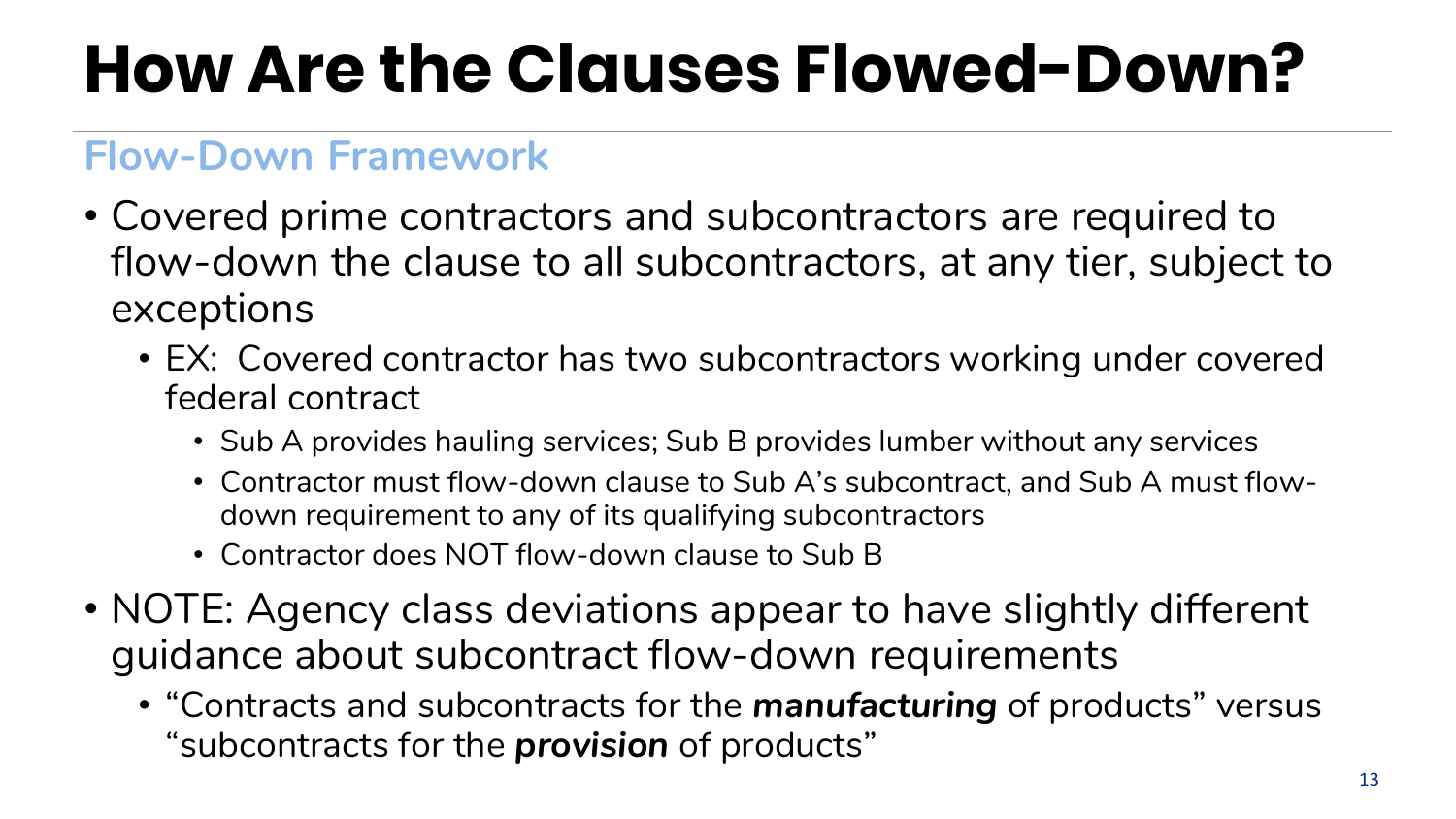

### **Contract Issues & Safeguarding Your Rights**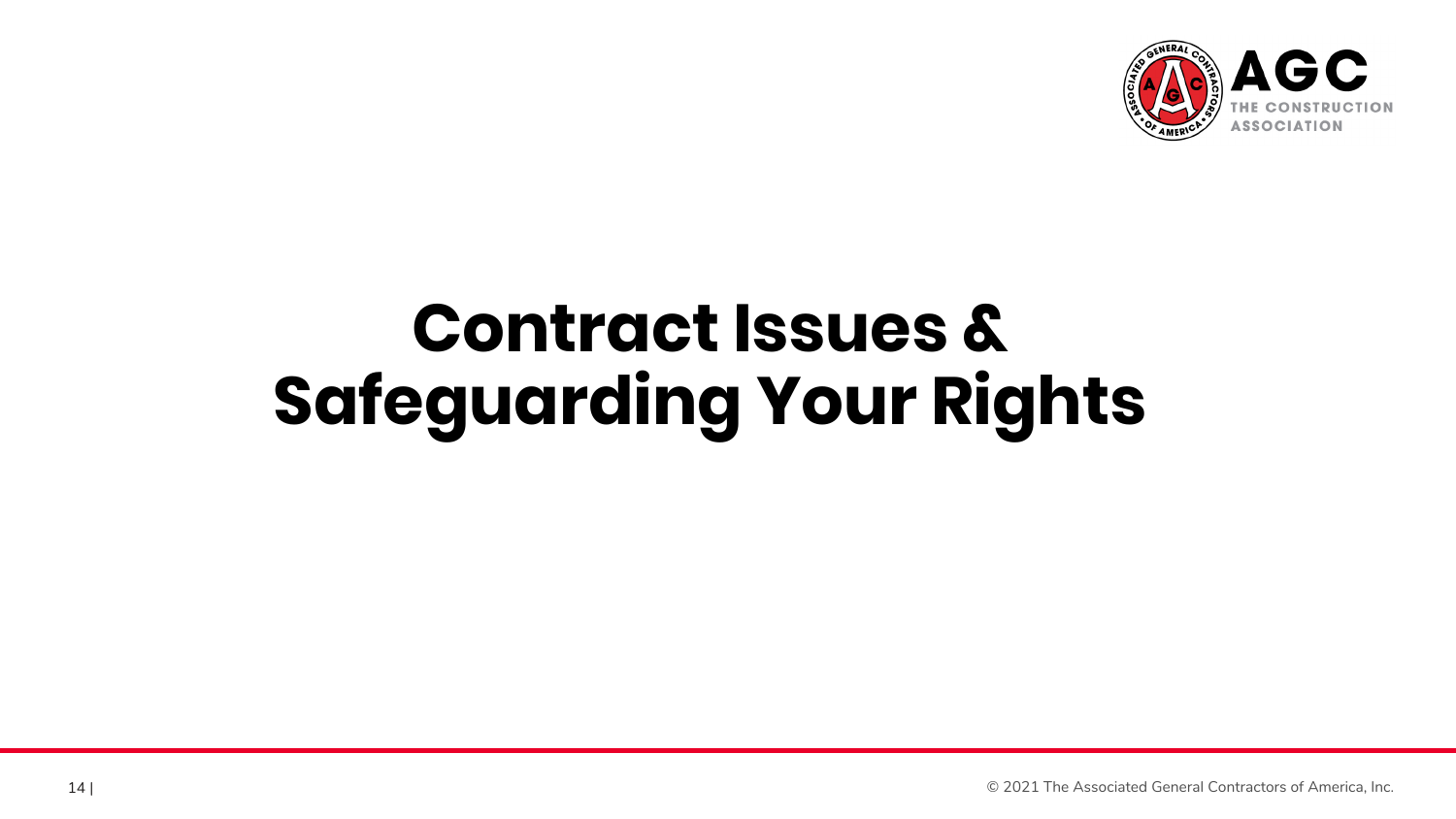### **Government Mechanisms for Incorporating the Clause**

#### **Modifying Existing Contracts**

- The clauses can be incorporated into existing contracts
	- Via contract modification; OR
	- When the Government exercises an option or renews/extends the contract
- Class deviations provide that modification "shall" be bilateral
	- Refusal could result in a termination of the contract for the convenience of the Government under FAR 52.249-4
- Contractors should reserve their rights, in writing, to pursue an equitable adjustment for cost/schedule impacts
	- Best practice is to include the reservation in the contract mod. to avoid release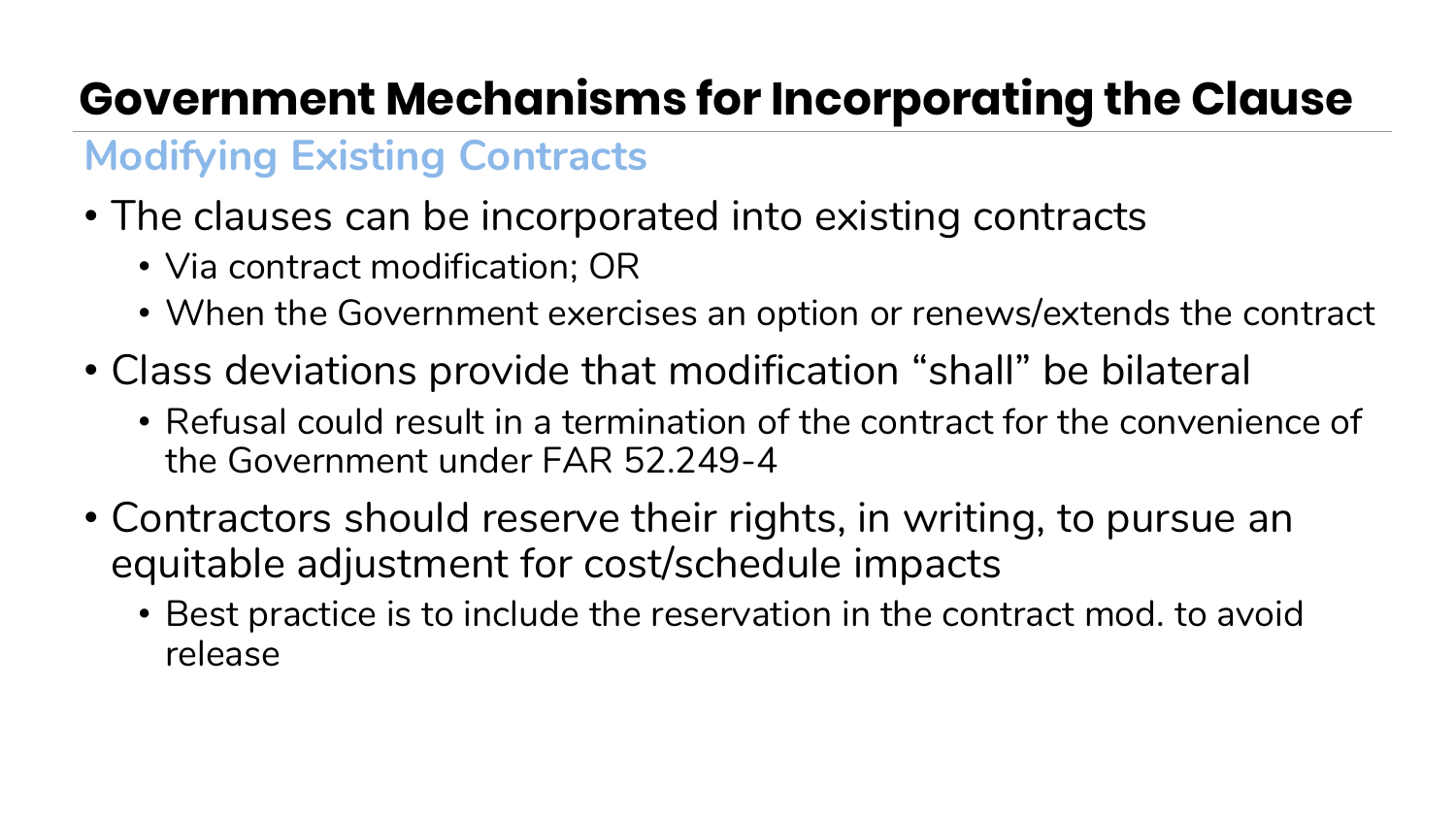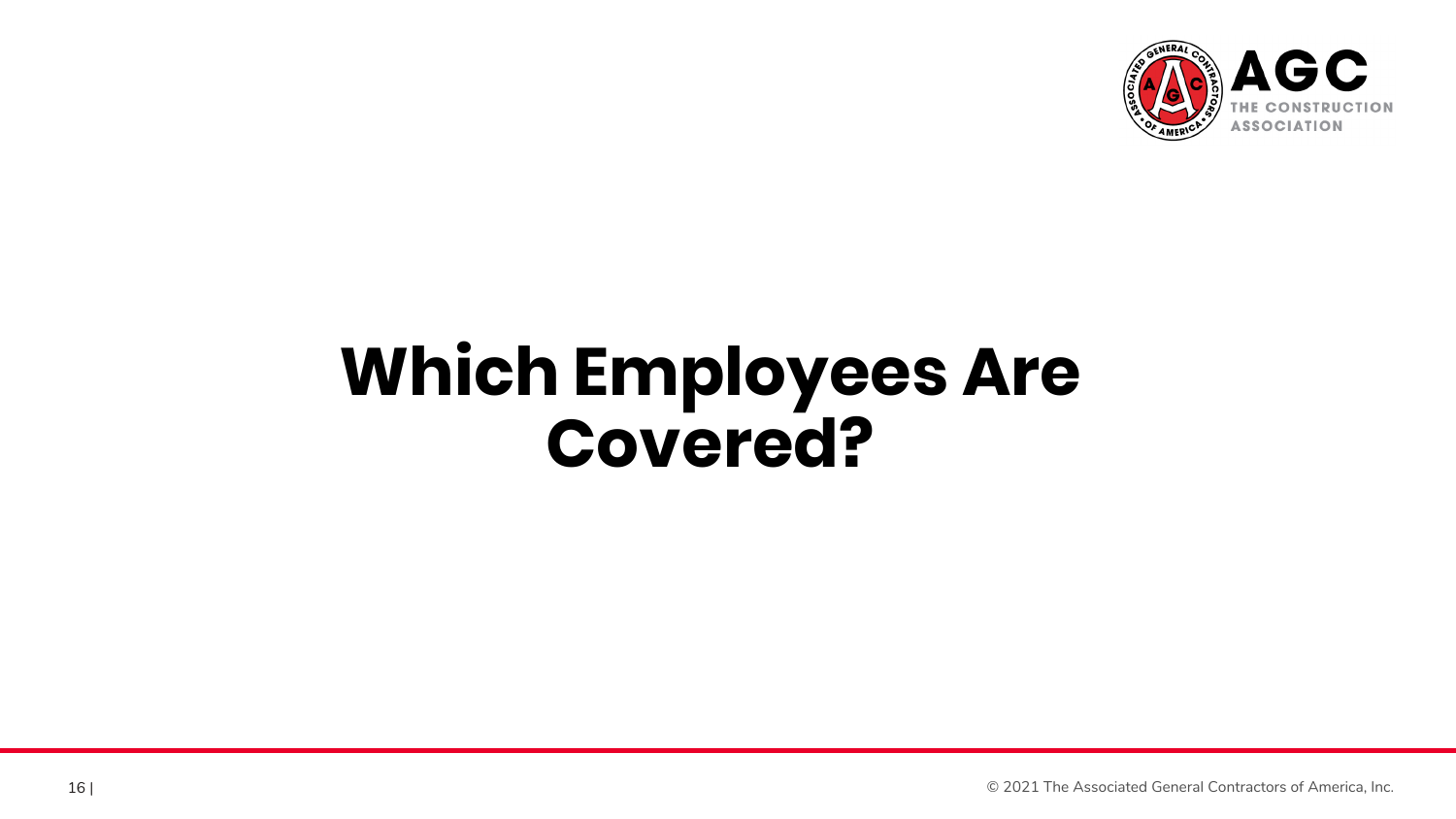#### **Two-Prong Analysis for Determining Who Is Covered**

- "Covered contractor employees" are subject to the requirements, including mandatory COVID-19 vaccinations
- Two-prong analysis for determining who is "covered"
	- **Prong #1**: Employees who work "on or in connection with" a covered contract/subcontract
	- **Prong #2**: Employees who work at a "covered contractor workplace"
		- Extends to employees who are not themselves working "on or in connection with" a covered contract/subcontract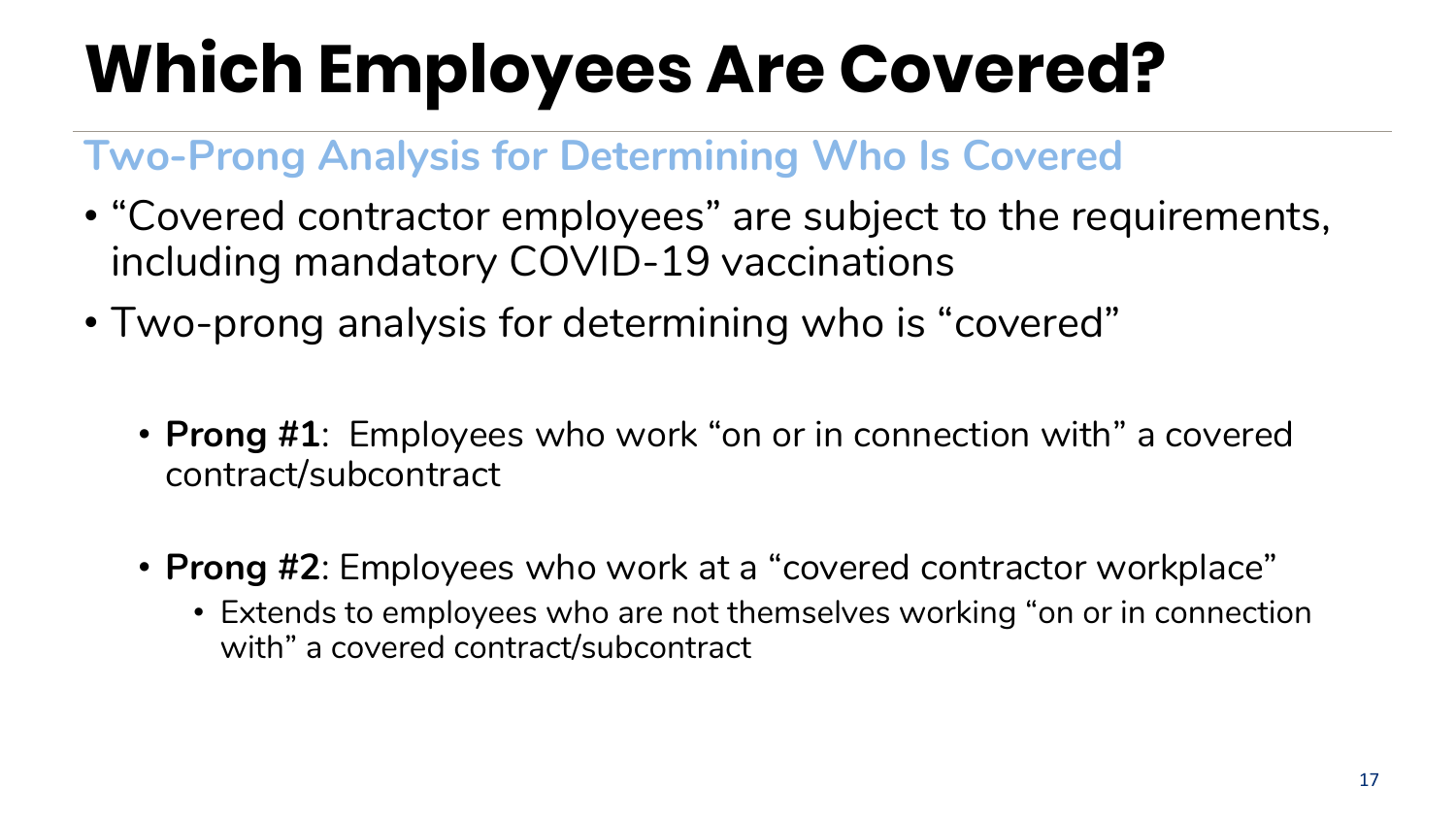#### **Prong #1: Working "on or in connection with"**

- Working "on" a covered contract means directly performing the work (*e.g.*, installers, inspectors)
- Working "in connection with" means indirectly supporting the work (*e.g.*, billing, HR, legal review)
	- Is the indirect work "necessary to performance" of the contract?
	- Potential 20% threshold for determining whether an employee is covered
- C-suite level executives may not be covered; fact dependent analysis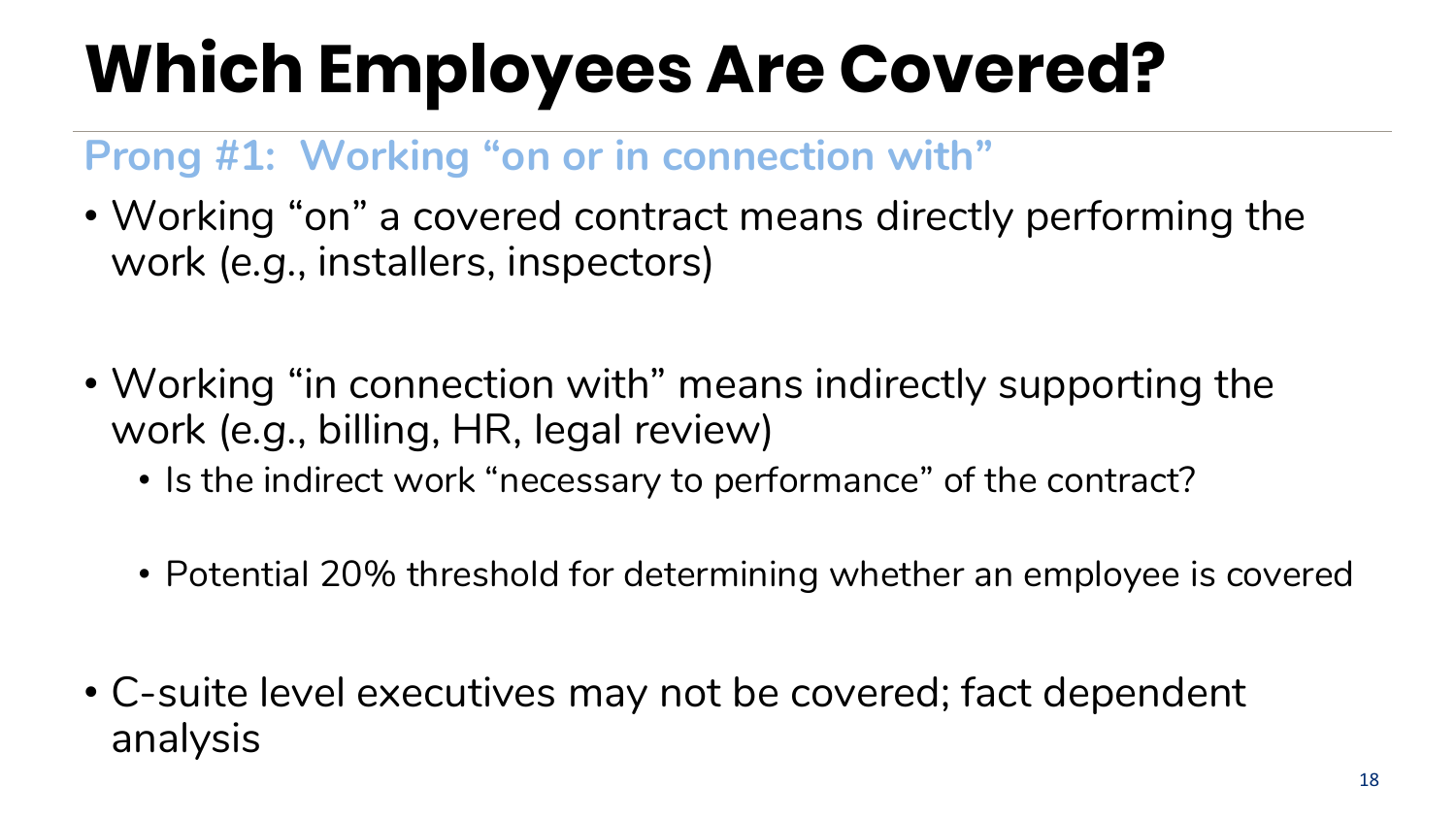#### **Prong #2: Covered Contractor Workplaces**

- A "covered contractor workplace" is a location that:
	- (1) is controlled by a covered contractor; **AND**
	- (2) a covered employee who works "on or in connection with" a covered contract is *likely* to be present at the location during the period of performance
		- Does the "covered" employee come in for trainings or meetings?
		- EX: Construction foreman is a covered employee who only comes into corporate office for quarterly training seminar. No other employees at that office work "on or in connection with" a covered contract. Because covered foreman is likely to be present at corporate office, all employees at that office likely must be vaccinated.
	- A permanently remote employee's home is not a covered workplace
		- But, remote employees will be required to vaccinate if they work "on or in connection with" a covered contract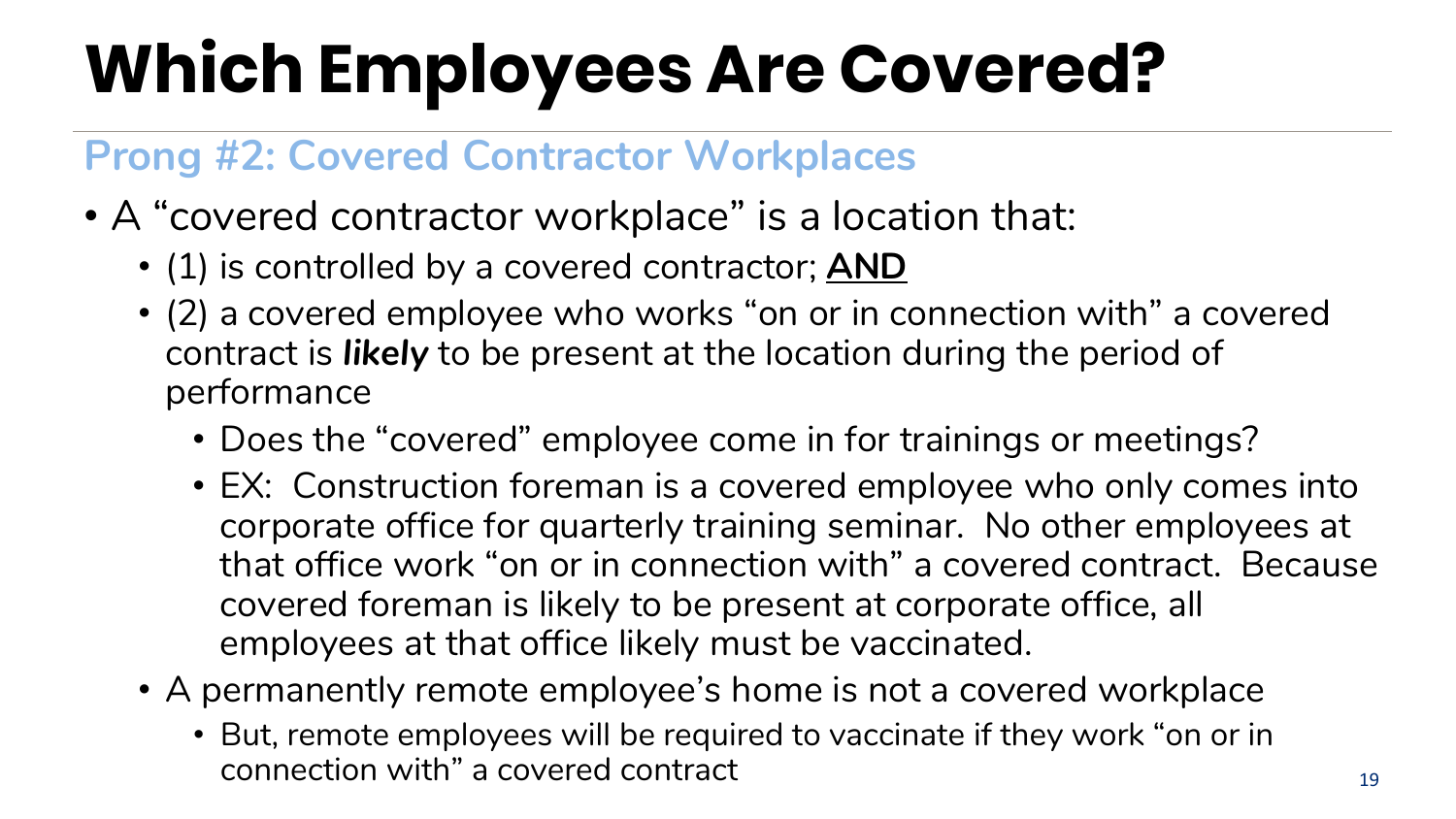## **Are Any Individuals Excepted?**

#### **Task Force Guidance Exceptions**

- Task Force Guidance provides an exception for employees at a covered workplace **if***:*
	- Employee is not working "on or in connection with" a covered contract; **AND**
	- Contractor can "affirmatively determine" that covered employees will not come into contact with non-covered employees, including in common areas
		- Lobbies, security clearance areas, elevators, stairwells, meeting rooms, kitchens, dining areas, and parking garages
- Visitors are not required to be vaccinated
	- Must abide by masking/physical distancing requirements
	- Contractor must post signage at entrances with info on safety protocols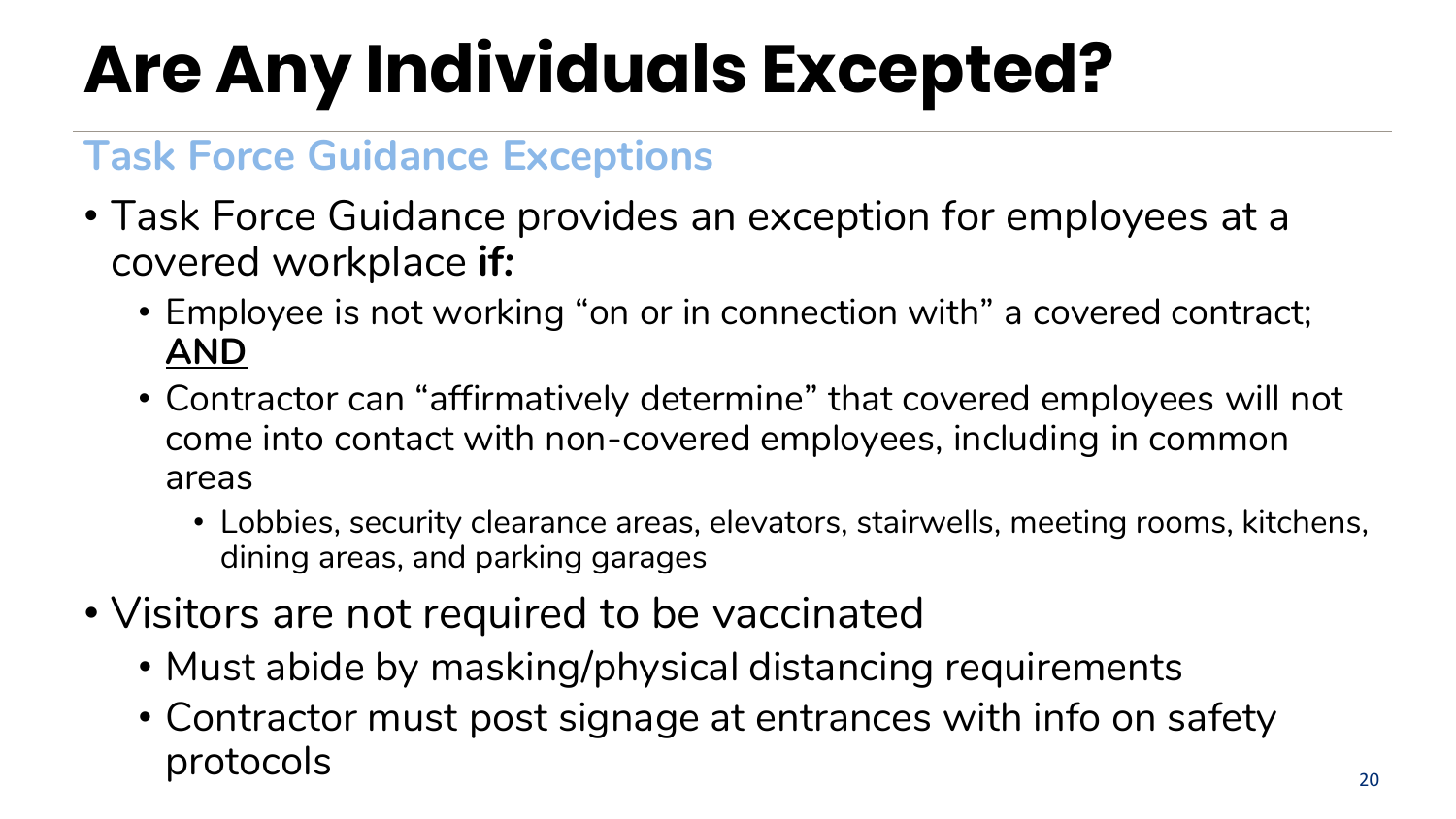# **Medical and Religious Exemptions**

#### **Contractor's Responsibility to Make Determination**

- Task Force provides that contractor may grant an accommodation to an employee for the vaccination or mask requirements for:
	- a disability (including medical conditions); or
	- "a sincerely held religious belief, practice, or observance"
- Contractor should review and consider what, if any, accommodation it must offer and decide such requests, regardless of the covered contractor employee's place of performance
- Best practices would be to document any such requests and the basis for each disposition, which may prove useful for demonstrating compliance to the Government, if necessary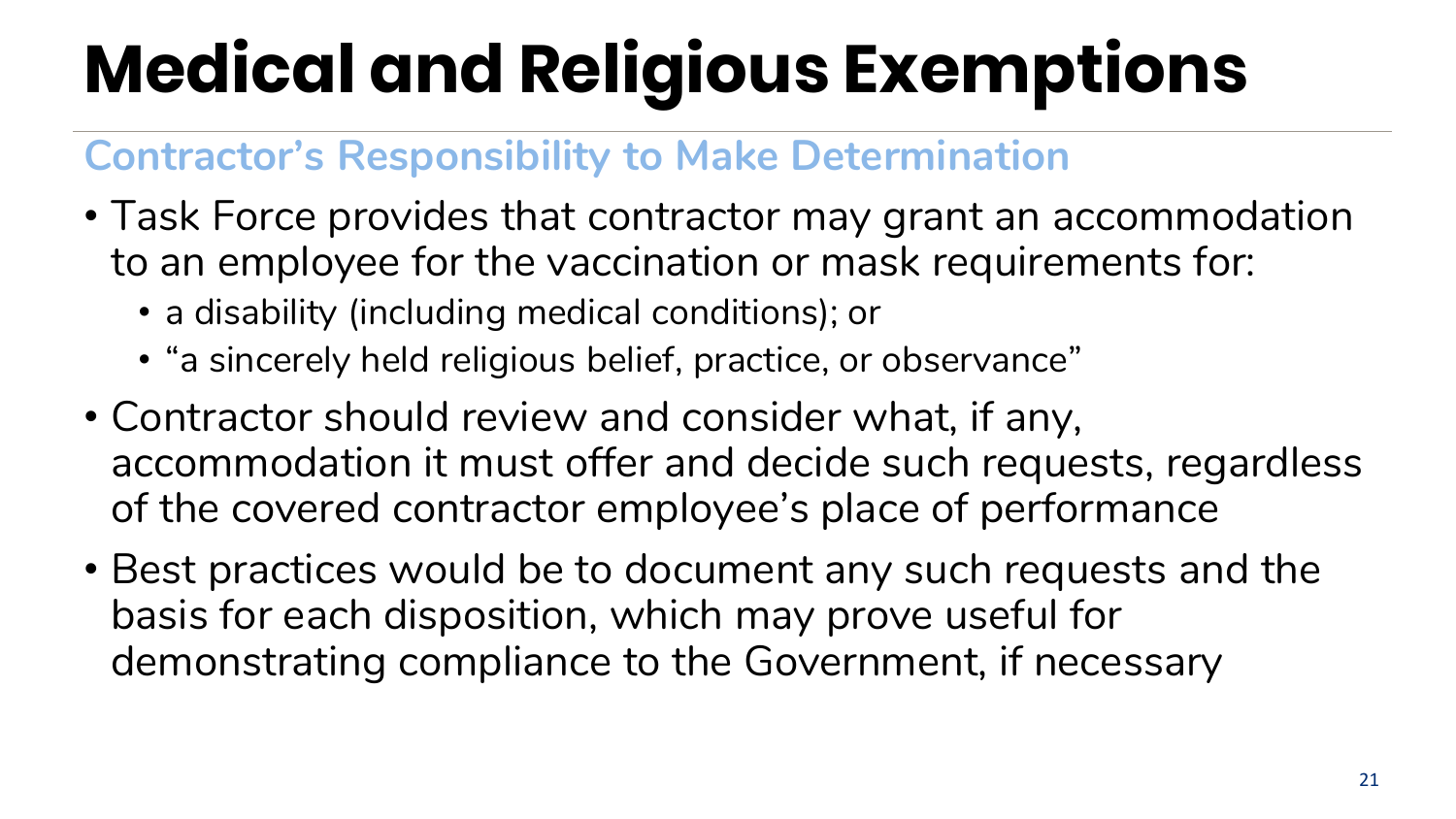

### **Other Requirements Under the Guidance**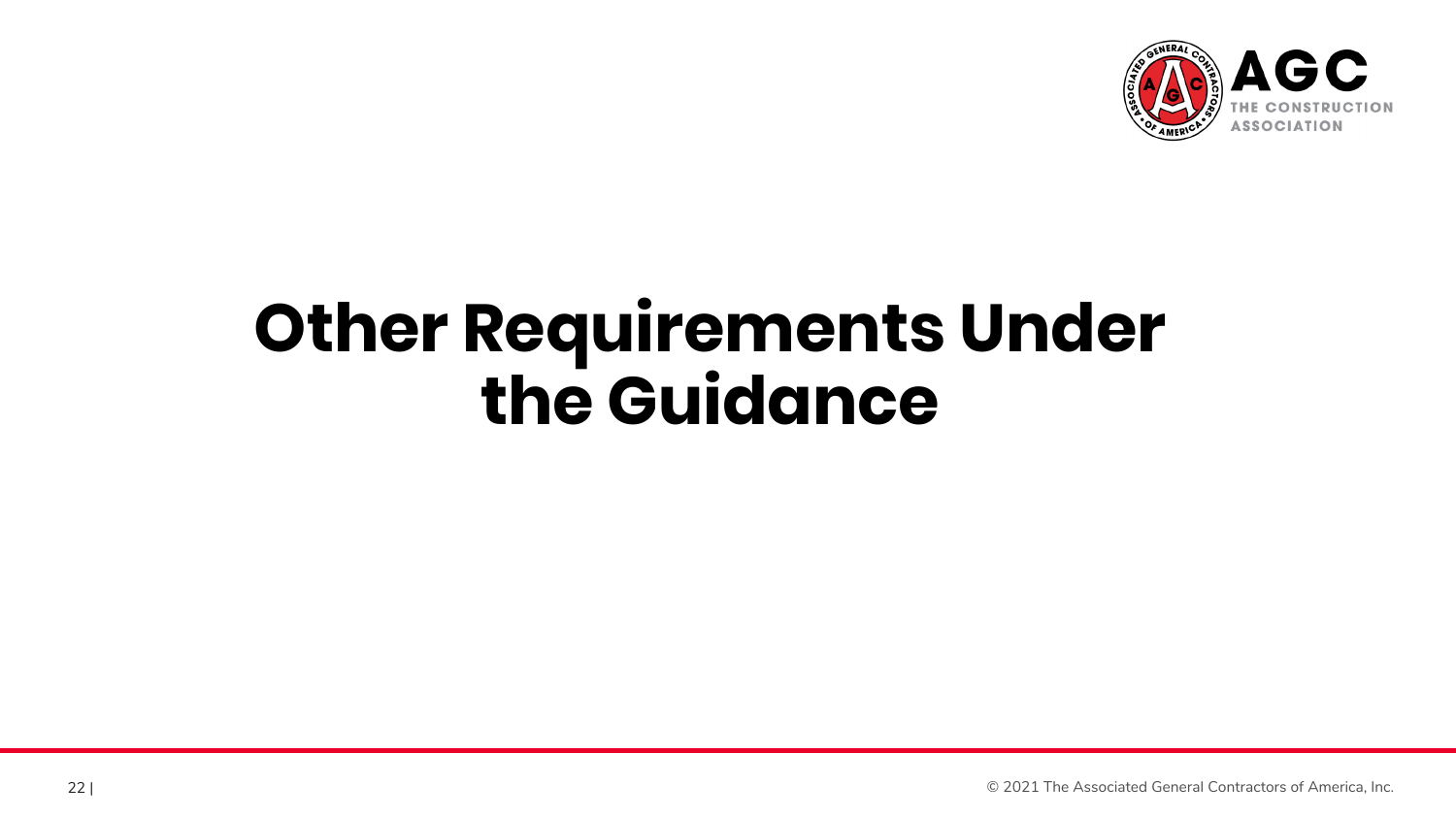### **Masking and Physical-Distancing Requirements**

#### **Workplace Rules**

- Low/moderate community transmission, vaccinated employees and vaccinated visitors do not need to wear masks indoors
- High transmission, all employees and visitors must wear a mask indoors—even if vaccinated
	- CDC COVID-19 Data Tracker County View website posts transmission rates
- Unvaccinated visitors and exempted employees must physically distance and wear masks indoors and in certain outdoor settings (*e.g*., worksite), except when:
	- In a closed office, with floor-to-ceiling walls
	- Eating or drinking
	- In an environment where mask may get wet
	- Performing strenuous activities that make it difficult to breathe with a mask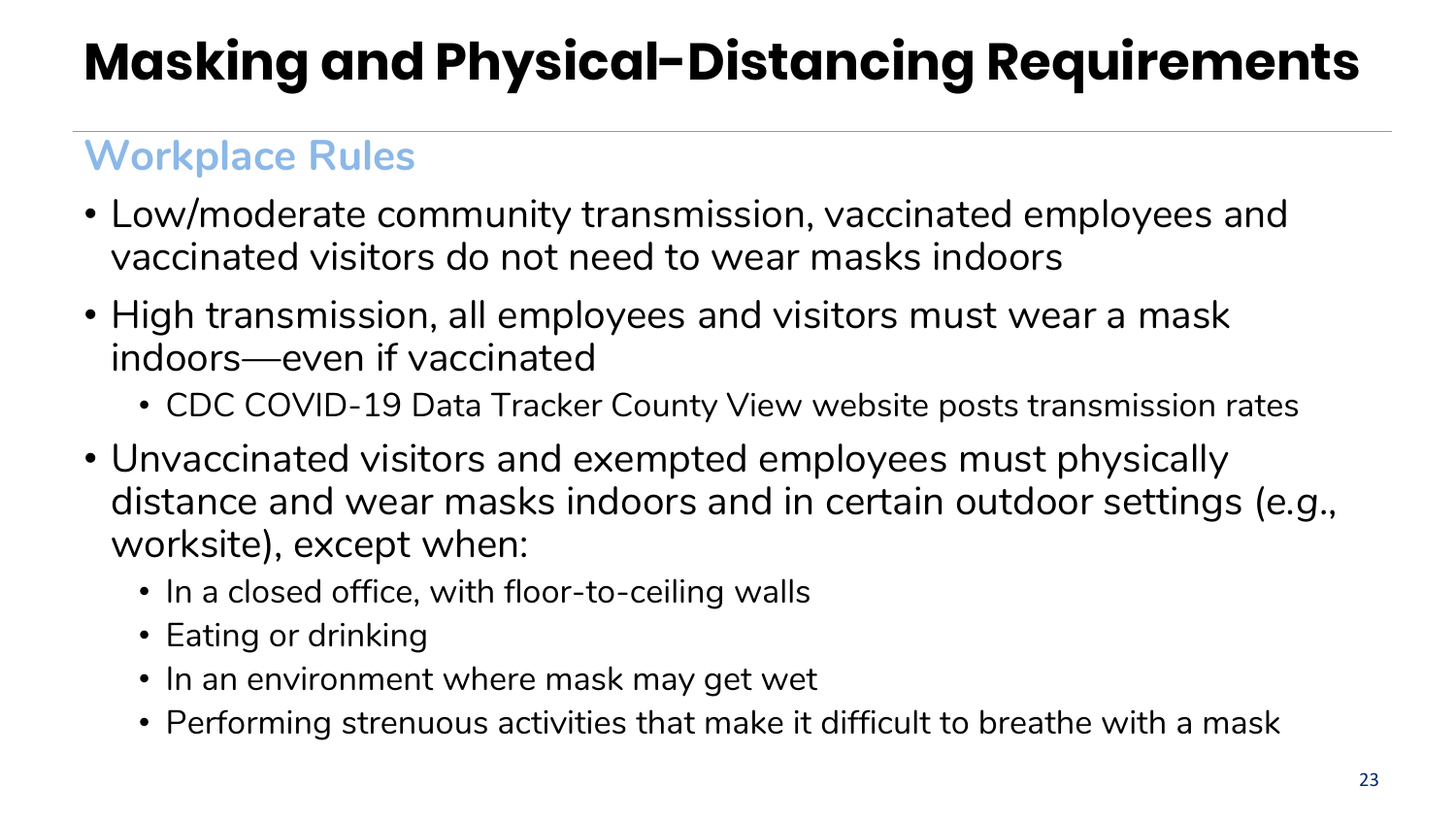### **Obligations for Subcontractors' Compliance**

#### **Current Framework**

- Task Force Guidance indicates that contractor's responsibility is **limited** to flowing-down the contract clause to their first-tier subcontractors, subject to exception
	- In turn, those subcontractors are responsible for flowing-down the clause to the next-tier subcontractors, subject to exception, and so on
- No requirement to monitor compliance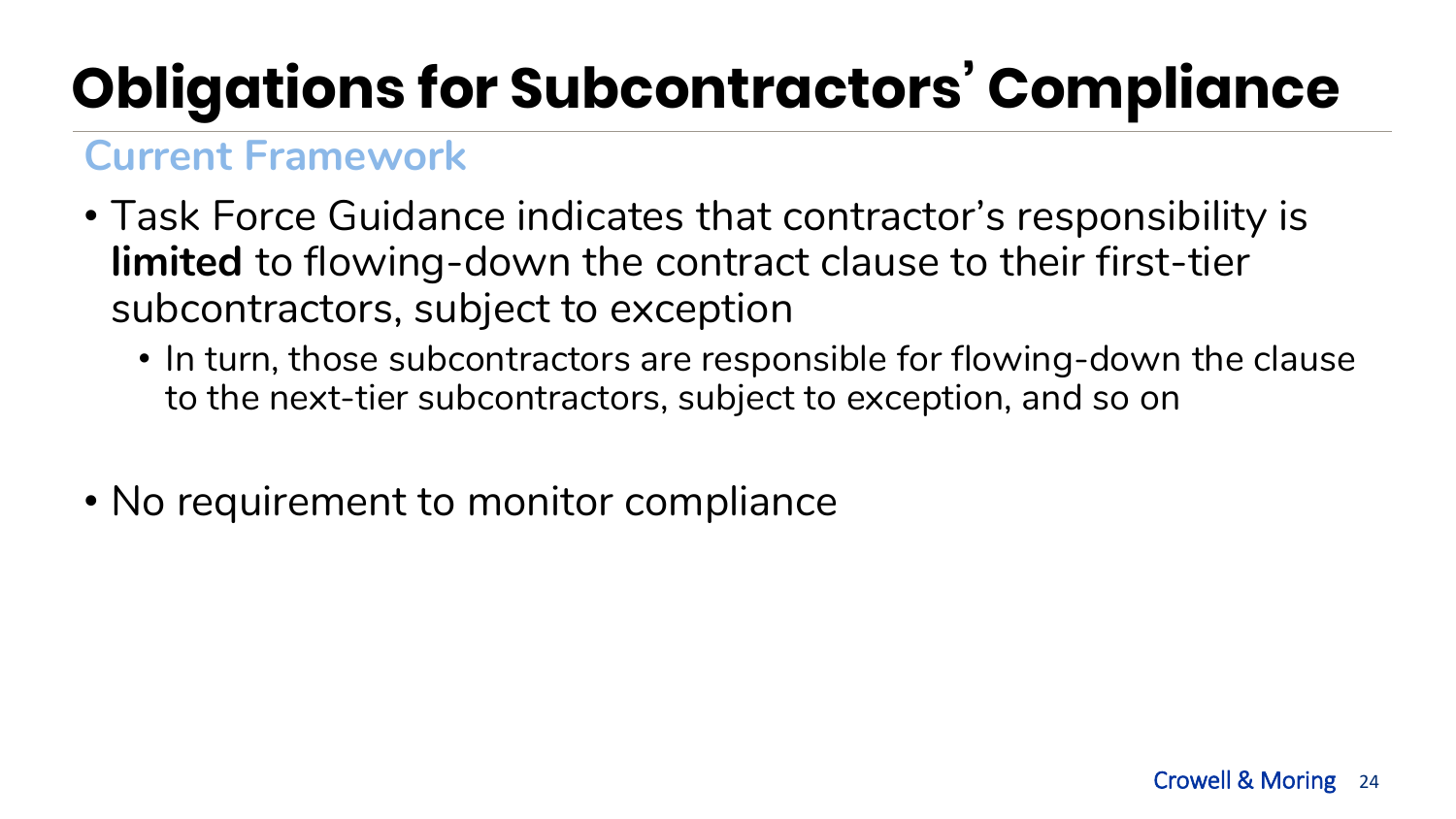### **Designating a Compliance Coordinator**

#### **Requirements**

- Covered contractors/subcontractors must designate a person(s) to coordinate implementation with Task Force safety protocols
	- Coordinator can manage multiple locations—no requirement to be based in office
- Coordinator is responsible for:
	- Providing info on safety protocols to employees
	- Posting signage at contractor facility with requirements explained for all employees, visitors, *etc.*
	- Ensure compliance with safety protocols, including showing proof of vaccination documentation
		- Proof must only be shown once for review (*i.e.*, no need to continually show vaccine card)
		- Employers do not need to store copies of proof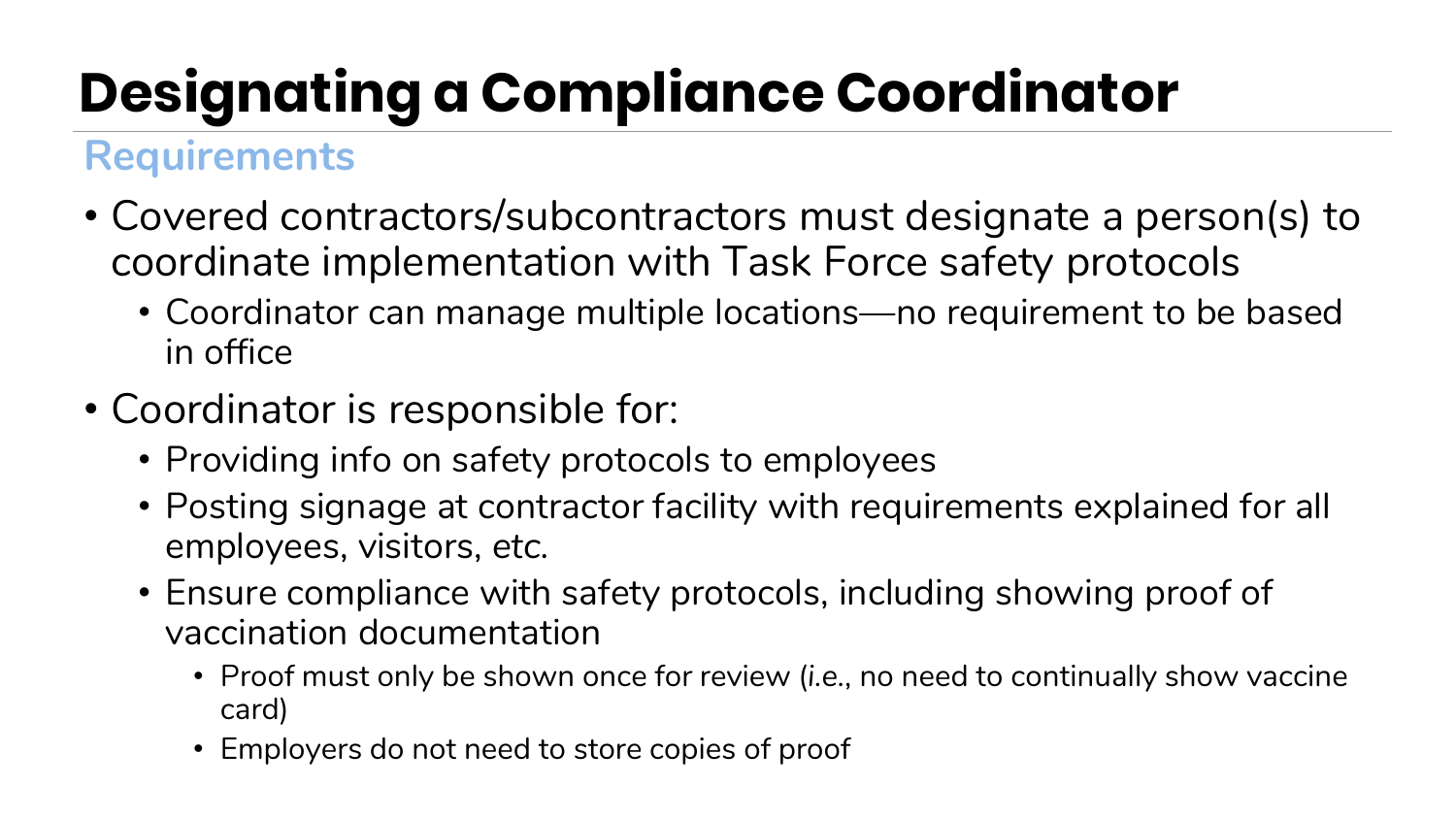

### **Employer Policies & EEO Issues**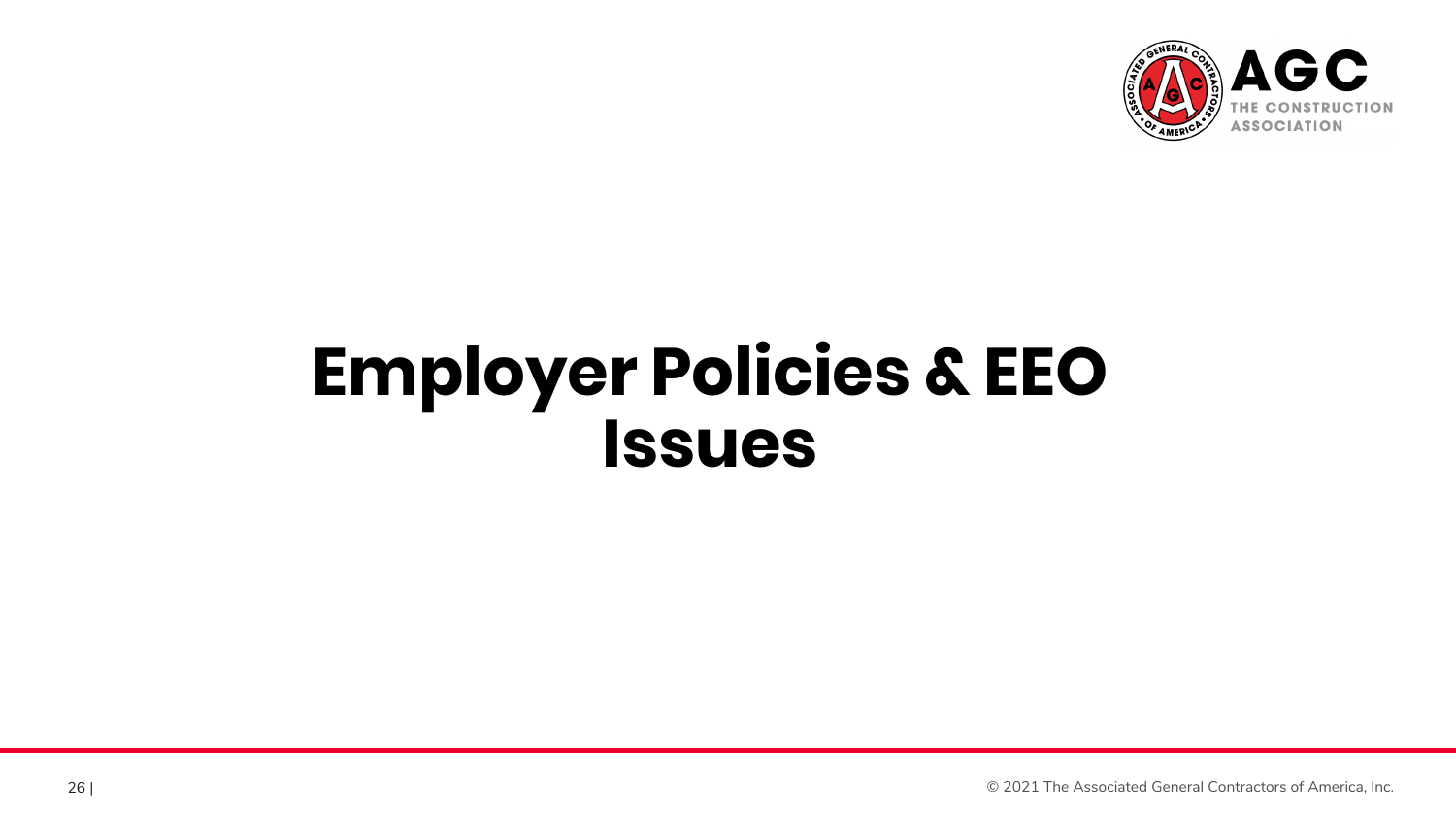## **Employer Policies and EEO Issues**

### **Current State of Play re Employer Vaccine Mandates**

- Employers generally allowed to mandate vaccination, subject to (1) religious accommodations under Title VII of the Civil Rights Act; **AND**
	- (2) medical accommodations under the Americans with Disabilities Act ("ADA")
- Differences in employer obligations under each protected category
	- Permissible employer inquiries
	- Differing standards for "undue burden"
	- "Direct threat" analysis under the ADA
- State law issues (*e.g.*, Montana, Texas)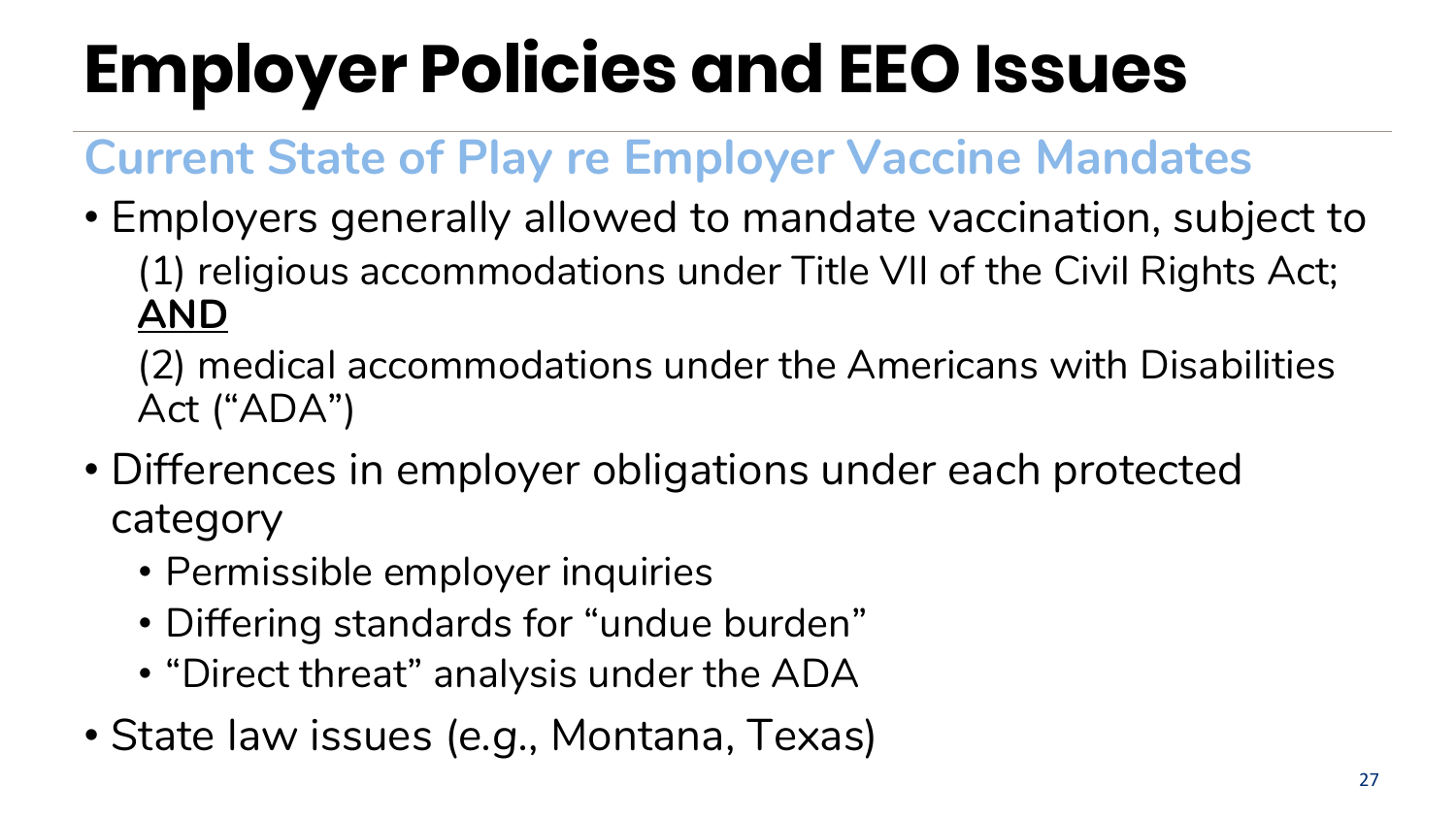### **What is AGC of America Doing to Advocate for the Construction Industry?**



- Significant outreach OMB, Safer Federal Workforce Task Force, FAR Council, Department of Defense, many relevant federal entities, and others.
- Within days of announcement AGC **[advocated](https://www.agc.org/sites/default/files/Files/Govt%20Regulations%20and%20Executive%20Orders/AGC%20Letter%20to%20Task%20Force%20and%20FAR%20Council%20on%20COVID-19%20Vaccine%20Mandate.pdf?utm_source=informz&utm_medium=email&utm_campaign=informz_email&_zs=H6fnc1&_zl=hxpt7)** for the FAR Council and Task Force to consider the uniqueness of the construction industry.
	- AGC has **[advocated](https://www.agc.org/sites/default/files/Files/Govt%20Regulations%20and%20Executive%20Orders/AGC%20Letter%20to%20USDOL%20Sec.%20Walsh%20re%20Testing%20Mandate%209.18.21.pdf?utm_source=informz&utm_medium=email&utm_campaign=informz_email&_zs=H6fnc1&_zl=a2qt7&utm_source=informz&utm_medium=email&utm_campaign=informz_email)** OSHA in its drafting of the ETS
- Engaged outside counsel to evaluate our legal options to challenge this requirement and have received a legal memorandum
- AGC and its members have encouraged voluntary COVID-19 vaccination for their employees since the vaccines became available. The construction industry has proven throughout the pandemic that it can work in a safe and essential manner.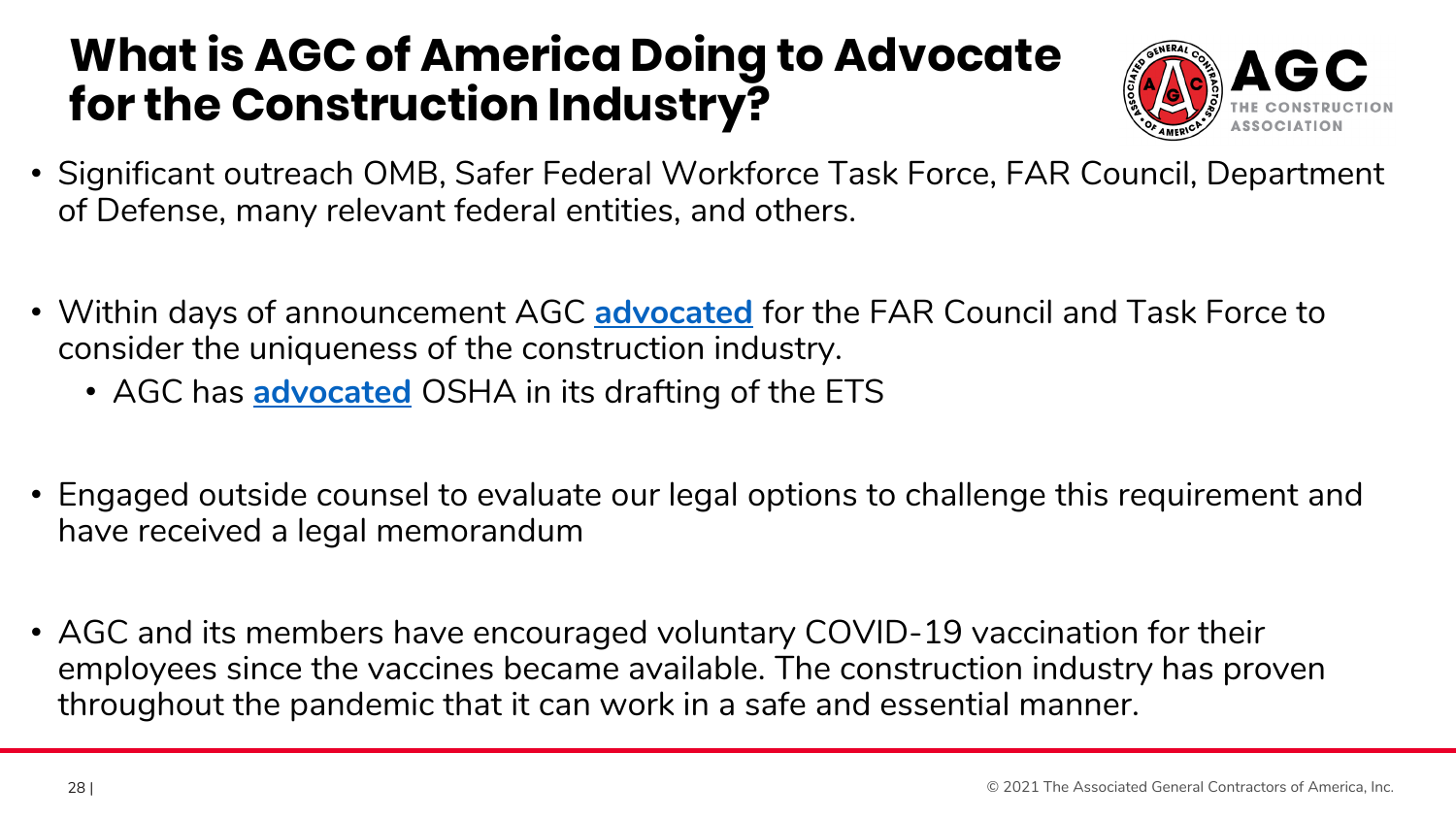### **Resources**

#### **Helpful Links**

- [E.O. 14042: Ensuring Adequate COVID Safety Protocols for](https://www.federalregister.gov/documents/2021/09/14/2021-19924/ensuring-adequate-covid-safety-protocols-for-federal-contractors) Federal Contractors
- [Safer Federal Workforce Task Force's September 24, 2021](https://www.saferfederalworkforce.gov/downloads/Draft%20contractor%20guidance%20doc_20210922.pdf) **Guidance**
- [Safer Federal Workforce Task Force Vaccination FAQs](https://www.saferfederalworkforce.gov/faq/vaccinations/)
- [GSA, MCC, NASA, DHS, and DOJ Class Deviations](https://www.acquisition.gov/content/caac-letters)
- [DoD Class Deviation](https://www.acq.osd.mil/dpap/policy/policyvault/USA001998-21-DPC.pdf)
- [DOE Class Deviation](https://www.energy.gov/sites/default/files/2021-10/Class%20Dev%20DF%20EO%2014042%20-%20SKH%20Signed%201%20Oct%202021%20JRB%20Signed%2010012021_0.pdf)
- [C&M Alert with Agency-Class-Deviation Guidance, A-Side-by-](https://www.crowell.com/NewsEvents/AlertsNewsletters/all/Executive-Order-14042-Agency-Class-Deviation-Guidance-A-Side-by-Side-Comparison)Side-Comparison